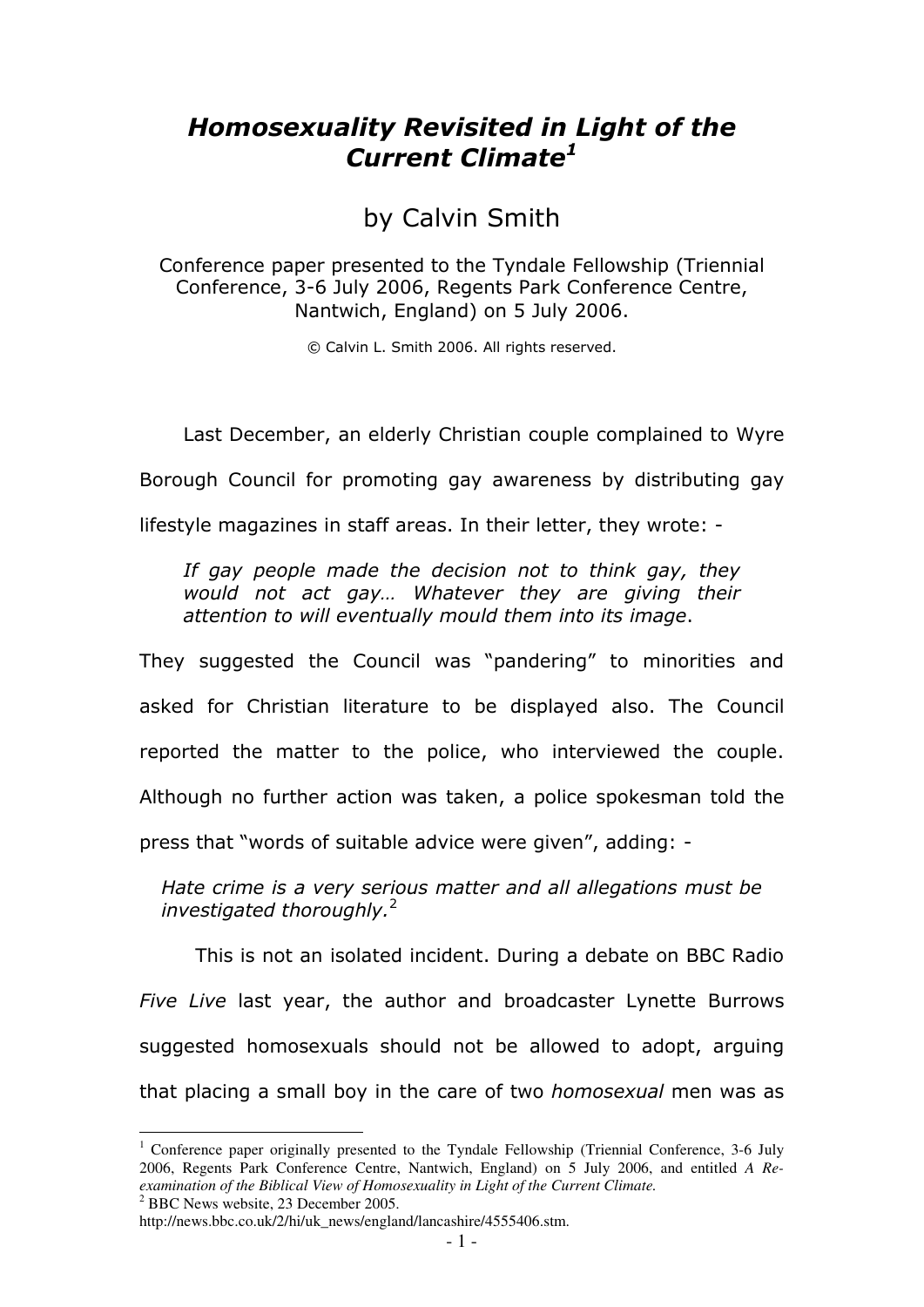much a risk as placing a young girl with two *heterosexual* men. A listener complained and Mrs Burrows was interviewed by the police. She later stated: -

They were leaning on me, letting me know that the police had an interest in my views. I think it is sinister and completely unacceptable. $3$ 

Earlier this year, the Muslim leader Sir Iqbal Sacranie was investigated by police after saying homosexuality was "harmful", both medically and morally, during a radio debate.<sup>4</sup> Leaving aside the irony that Sacranie himself seeks hate law protection for Islam, nevertheless it is disturbing that simply expressing one's views on homosexuality (even during a political debate) can lead to police investigation.

Some police action has bordered on the hysterical. Earlier this year, an Oxford student out celebrating after graduating (and perhaps a little drunk), approached a mounted police officer and asked if his horse was `gay'. Within minutes, several police cars arrived, the student was arrested, kept overnight in a cell, and issued a fixed penalty.<sup>5</sup>

This issue is not going to go away. Consider, for example, the Sexual Orientation (Provision of Goods and Services) Regulations back from public consultation. Conceivably, it could criminalise Christian retreat centres or churches refusing to rent their facilities

<sup>&</sup>lt;sup>3</sup> Daily Telegraph (online edition), 10 December 2005. URL:

http://www.telegraph.co.uk/news/main.jhtml?xml=/news/2005/12/10/ngay10.xml 4 Daily Telegraph (online edition), 12 January 2006. URL:

http://www.telegraph.co.uk/news/main.jhtml?xml=/news/2006/01/12/nsacr12.xml. 5 Daily Telegraph (online edition), 12 June 2005 (URL:

http://www.telegraph.co.uk/news/main.jhtml?xml=/news/2005/06/12/nhorse12.xml ).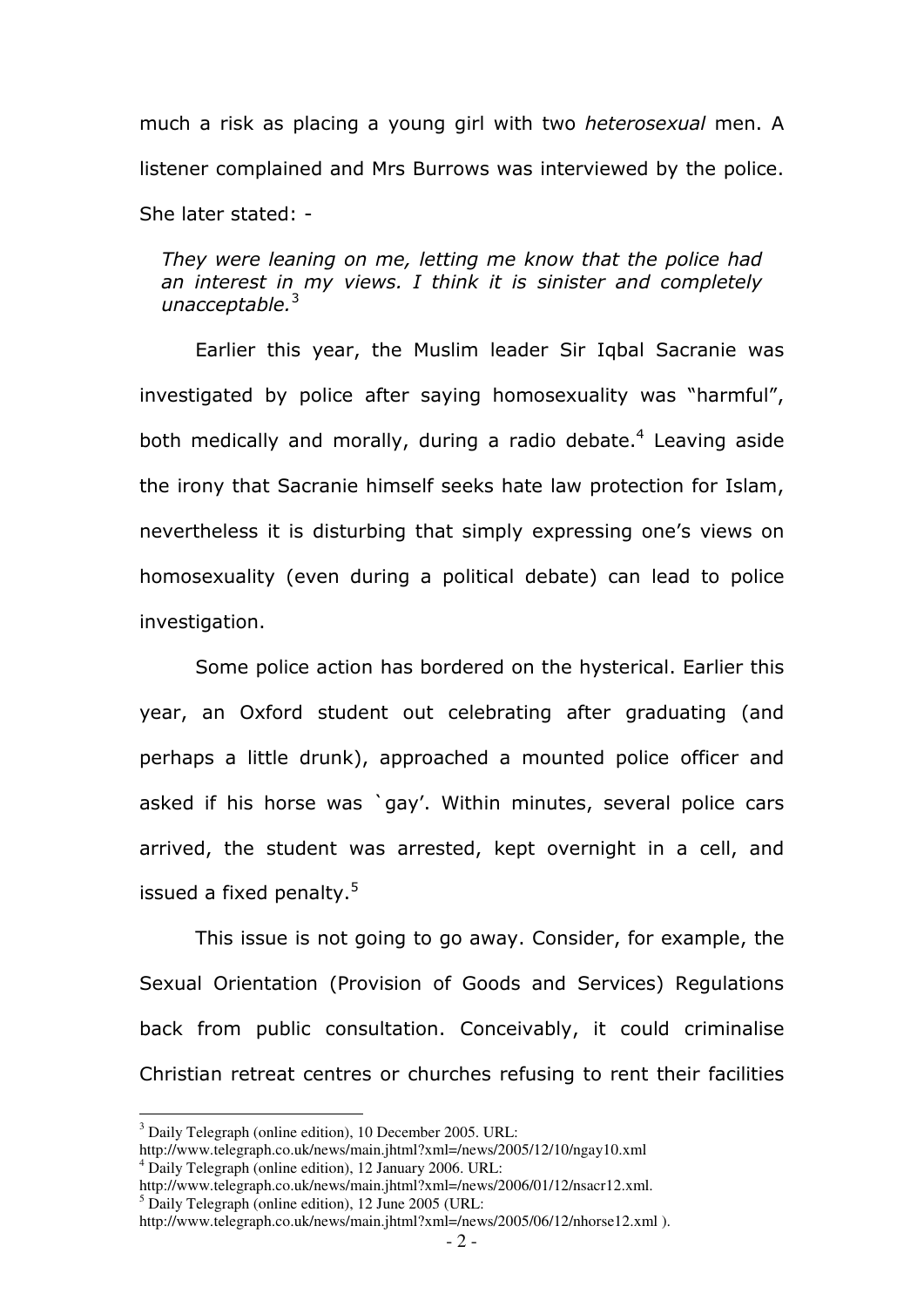to gay and lesbian groups, or churches that refused to bless samesex partnerships.<sup>6</sup>

Quite clearly, the past 30-40 years have witnessed a massive shift in perceptions of homosexuality. For some police forces hate crimes such as homophobia and racism now take precedence over other crimes, $^7$  and we have reached a stage where simply to express views on homosexuality can easily be misconstrued and lead to police investigation.

In short, Evangelicals can no longer ignore the political ramifications of holding a traditional view of homosexuality. Not only will this issue not go away, a collision with the authorities appears inevitable. The situation is exacerbated by some denominations and movements who take a pro-homosexual stance, including some Evangelicals, which further isolates traditionalist.

So why are the majority of Evangelicals so out of tune with society and others within Christendom? Could we possibly have it badly wrong, appealing to an interpretation of Scripture that is simplistic and fundamentally flawed? Also, in light of the current political climate, how do we respond to homosexuality, both ethically or pastorally?

These questions originally led me to offer this paper. I must state from the outset that this is not my field. Yet as a Theology generalist and interdisciplinarian with a special interest in

<sup>&</sup>lt;sup>6</sup> Also, teachers might have to promote gay and lesbian month, while homosexual sex education could be put on a par with heterosexuality.

<sup>&</sup>lt;sup>7</sup> For example, Humberside Police (see Daily Telegraph, 10 December 2005 (op. cit.), and 9 April 2004 URL: http://www.telegraph.co.uk/news/main.jhtml?xml=/news/2006/04/09/ncctv09.xml).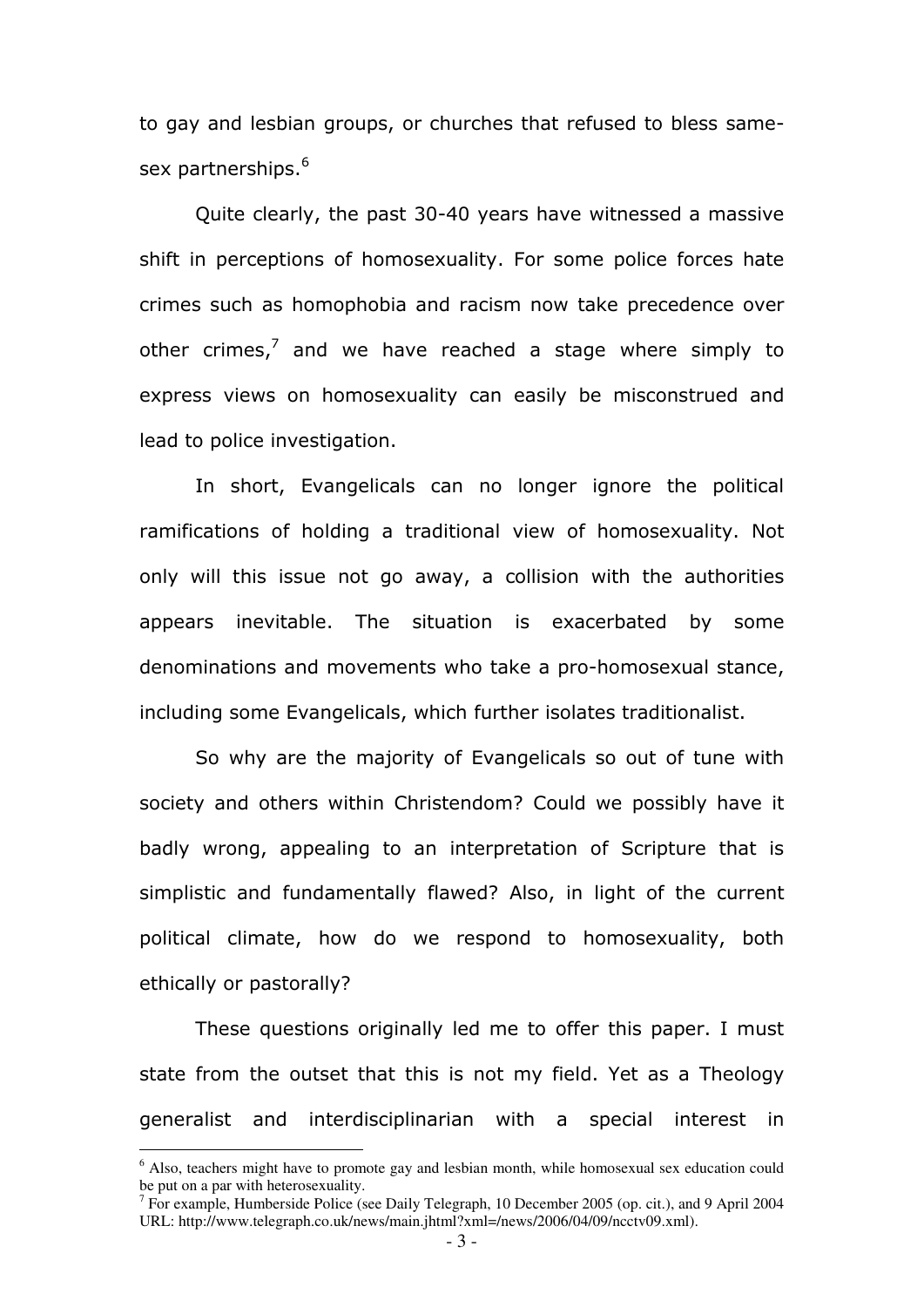Christianity and politics, I wanted to explore this issue further. Offering to present this paper provided me with an opportunity to do so. My aim here is simply to survey the nature of the current biblical debate on homosexuality, as well as make several observations in light of the current cultural and political climate. Given the interdisciplinary nature of the topic and the various specialisms represented here today, I have sought to present the material simply and avoid technical language wherever possible.

The material is presented in three parts. The first (largest) section surveys some of the main revisionist (i.e. pro-homosexual) exegetical arguments, together with traditionalist responses. Part two looks briefly at and comments on the view that homosexuality is biologically inherited. I conclude with some philosophical and political comments, together with some practical suggestions for Evangelicals concerning how to deal with this thorny issue.

This is an ambitious agenda for such a short paper, so it is important to realise we are only really scratching the surface. But if the paper helps to clarify the main issues for some, and encourages us all to consider the topic in greater depth, then it has accomplished what it set out to do.

## 1. REVISIONIST EXEGESIS AND COUNTER-ARGUMENTS

 $\overline{a}$ 

Thomas Schmidt's useful study of the homosexuality debate identifies two broad revisionist approaches.<sup>8</sup> The first takes the

<sup>8</sup> From Thomas Schmidt, *Straight and Narrow: Compassion and Clarity in the Homosexuality Debate* (Leicester: IVP, 1995).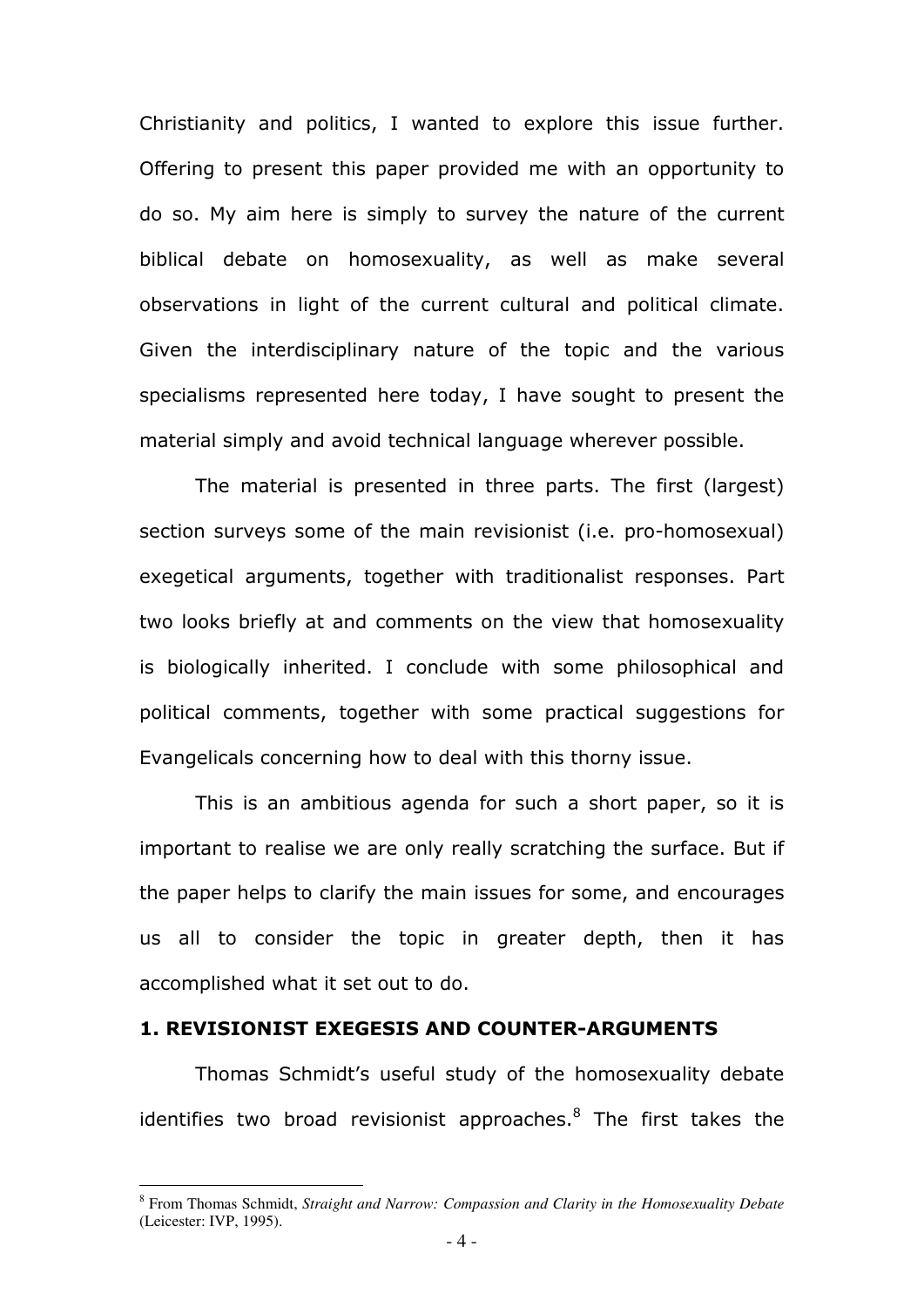biblical passages traditionally believed to condemn homosexuality (Gen 19 & Judg 19, Lev 18:22 & 20:13, Rom 1:26-27, 1 Cor 6:9- 10, and 1 Tim 1:10), offering alternative exegetical outcomes, and arguing the Bible does not, in fact, condemn homosexuality. A second revisionist approach concedes the Bible does prohibit homosexuality, but argues it is plain wrong. Instead, this approach focuses on wider biblical themes (eg an ethic of love), or draws on liberationist and feminist approaches to reject the Bible's prohibition of homosexuality.

This second approach need not concern us today. Not only is there insufficient time, but given our commitment to the Bible as the final authority in doctrine and practice, we will focus instead on revisionist exegesis and traditionalist responses in a bid to understand the Bible's view on homosexuality.

#### Genesis 19 and Judges 19

Both these narratives are very similar. In Genesis 19, Lot shelters the two angels who visit Sodom, while in Judges 19 a man offers shelter to a Levite visiting Gibeah. In both cases, the men of the city demand that the hosts give up the visitors to them, that they might `know them' (Gen 19:5), or `have intercourse with him' (Judg 19:22). The traditional view understands both passages to refer to male rape, thus associating the sin of Sodom with homosexuality (hence the term `sodomy').

In 1955 D. Sherwin Bailey, an Anglican whose work helped to decriminalise homosexuality in Britain, challenged this

- 5 -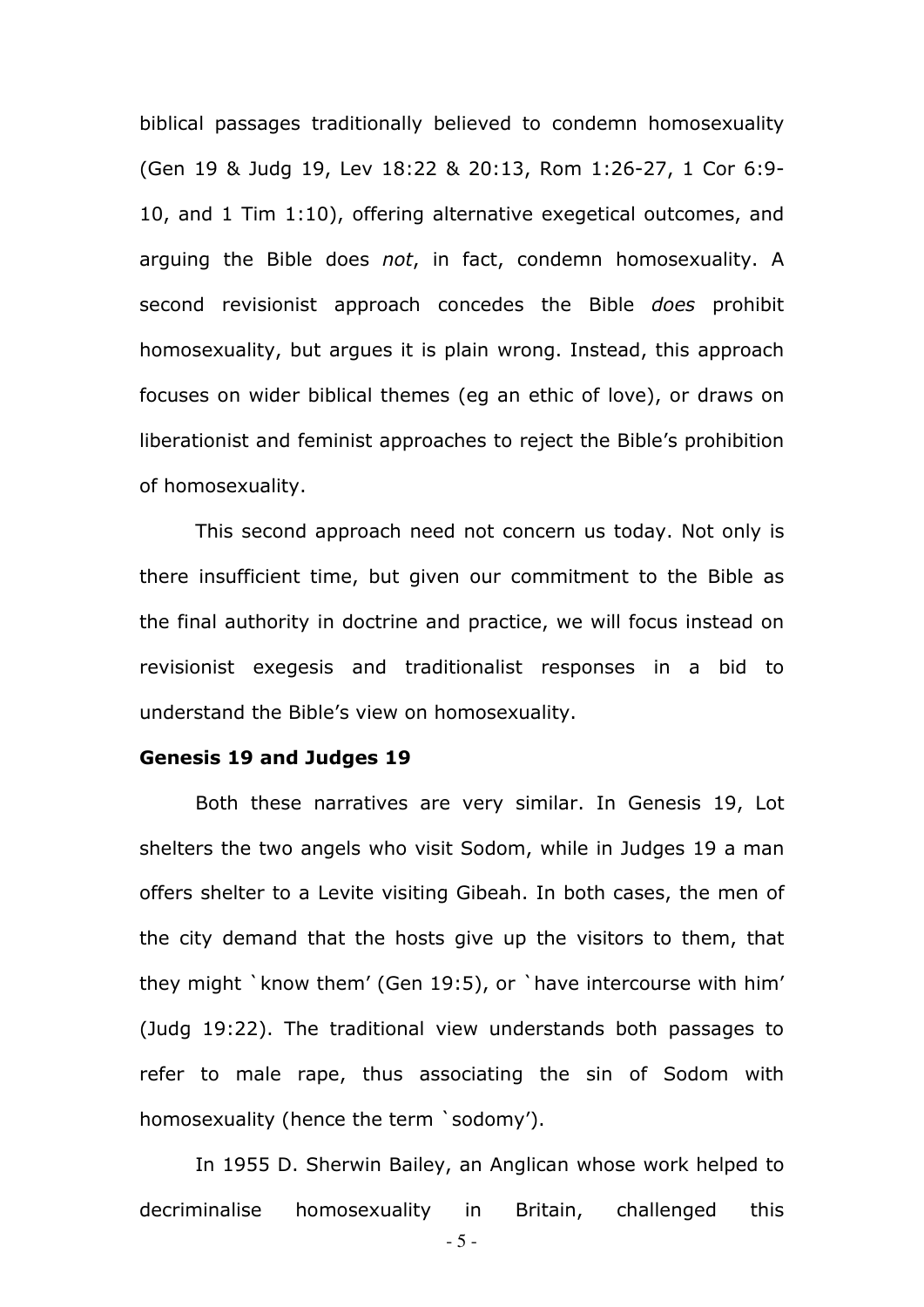understanding of the Sodom narrative.<sup>9</sup> He said the Hebrew word `know' (Heb. yâda) in Genesis 19:5 appears in the Old Testament 943 times, yet in only a dozen or so does it mean `to have intercourse with'. Thus,  $y \hat{a} \hat{d} a$  is better translated `to get acquainted with'.

Bailey points out how in both narratives Lot and the man offering the Levite hospitality were aliens in Sodom and Gibeah. Therefore, in an age when cities relied on their defences, the male inhabitants of both cities were suspicious of these visitors being harboured by aliens. So they wanted to get to know them to determine whether or not they were spies sent to reconnoitre their city. In other words, they did not wish to know them sexually, but rather, *interrogate* them and verify their credentials. In a culture that greatly valued providing hospitality to strangers, the forcible interrogation of Lot's guests represented a most inhospitable act. Thus, Lot offered his daughters as a tempting bribe to help protect his guests and ensure hospitality conventions were maintained.

To support his view, Bailey points out how other Bible passages alluding to Sodom's sins (eg Jer 23:14, Ez 16:46ff) never mention homosexuality, while Ezekiel 16:49 seems to suggest Sodom's sin was indeed inhospitality: -

This was the guilt of your sister Sodom: she and her daughters had pride, excess of food, and prosperous ease, but did not aid the poor and needy.

<sup>9</sup> D. Sherwin Bailey, *Homosexuality and the Western Christian Tradition* (London: Longmans, 1955)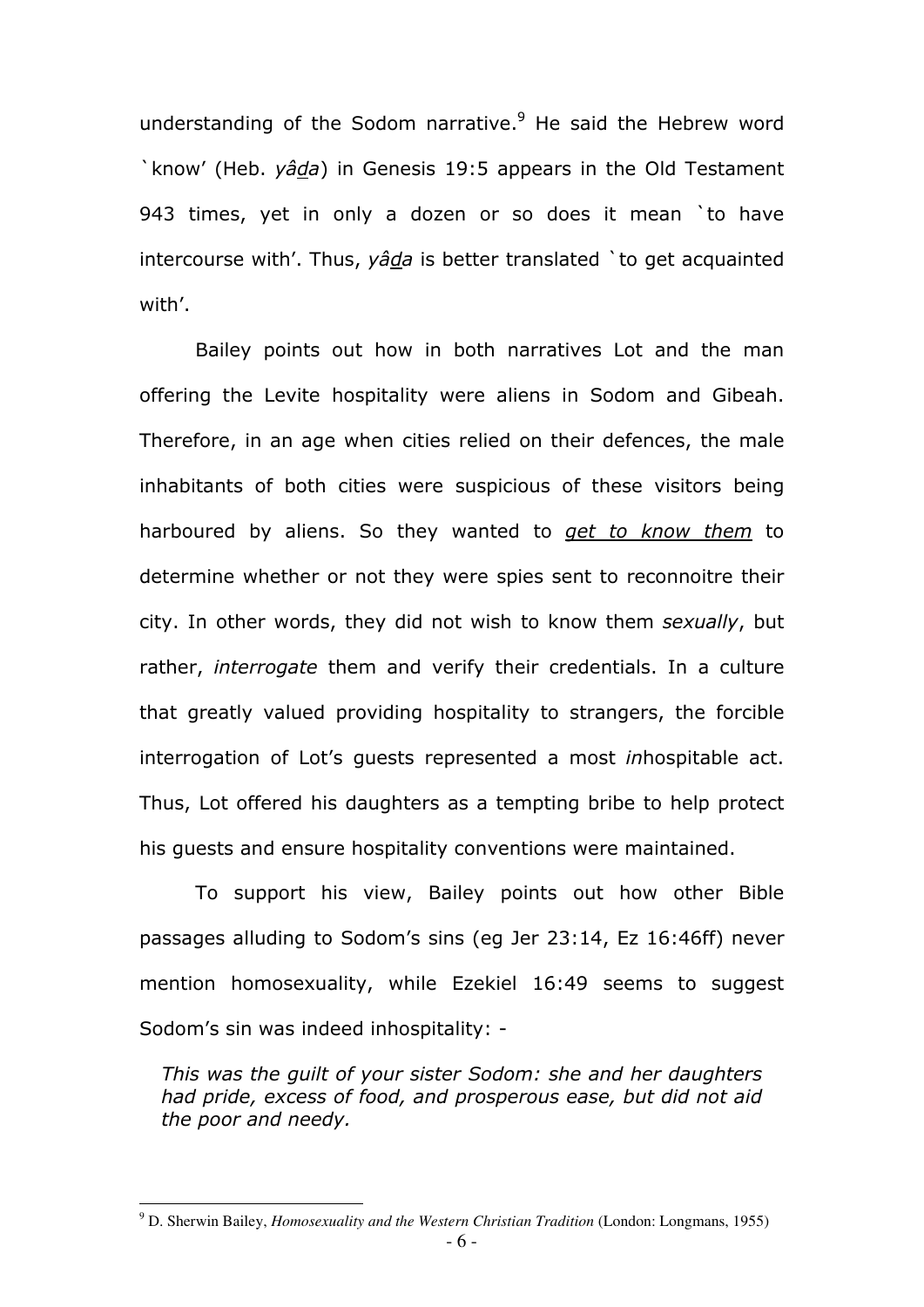One passage supporting the notion that Sodom's sin was homosexuality is Jude 7, which describes how the inhabitants went after `strange flesh'. But Bailey rejects this, suggesting the verse is drawing on traditions describing humans having sexual relations with angels, rather than males with males (cf Gen 6:1ff, also Book of Jubilees). An alternative rendering, supported by revisionists John Boswell and Robin Scroggs, argues that Sodom's sin only became associated with homosexuality in late intertestamental Jewish writings, in response to encroaching Greek culture and its widespread practice of pederasty (sex between men and boys). Thus, Jude relies on later traditions that inaccurately describe Sodom's sin, and as such cannot be used to reject Bailey's inhospitality theory.

Traditionalists are not impressed with these arguments.<sup>10</sup> Firstly, concerning Bailey's statistical data about the word yâda, Derek Kidner points out how statistics are no substitute for contextual evidence ("otherwise the rarer sense of a word would never seem probable)". $11$  Others also point out how context takes precedence over statistical usage. P. Michael Ukleja observes how yâda is used twelve times in Genesis, ten of which clearly denote sexual intercourse.<sup>12</sup> Also, what of the fact that  $y\hat{a}da$  is used again just three verses later, in Genesis 19:8, in the context of Lot's

 $10$  David F. Wright notes that Bailey, "(borrowed, often slavishly, by a number of later writers) has had a far longer innings than it deserves, and is now rarely put in to bat", `Homosexuality: The Relevance of the Bible' in *Evangelical Quarterly* 61:4 (1989), 292.

<sup>11</sup> Derek Kidner, *Genesis: An Introduction and Commentary*. Tyndale Old Testament Commentaries (Leicester: IVP, 1967, reprinted 1999), 137.

<sup>12</sup> P. Michael Ukleja, `Homosexuality and the Old Testament' in *Bibliotheca Sacra* 140 (1983), 261.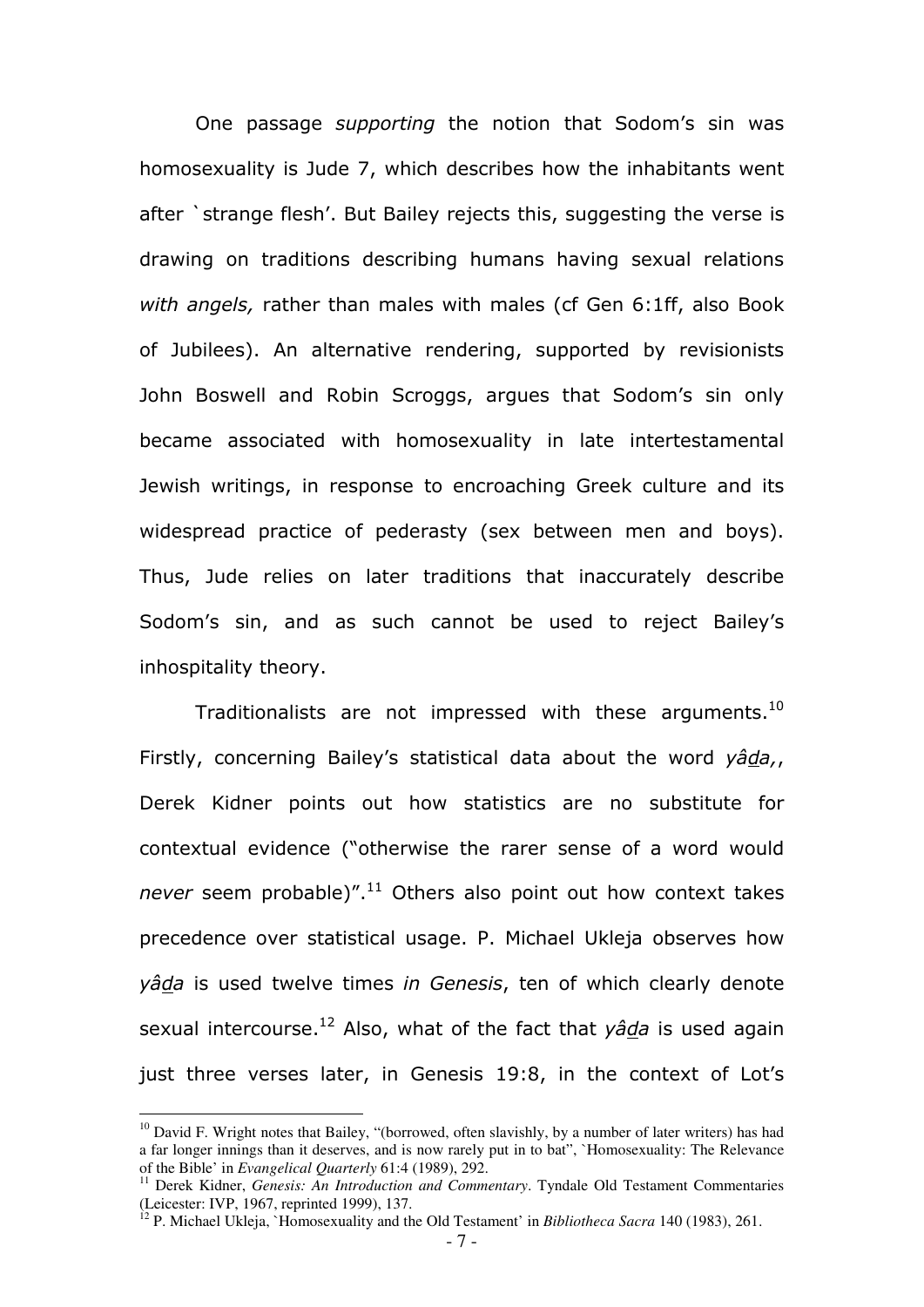daughters never having `known' (i.e. had sexual relations with) a man? As Schmidt points out: -

No scholarly interpreter of Genesis has ever suggested a shift in meaning of yâda between verses 5 and  $8.^{13}$ 

Thus, if indeed yada means `to interrogate', one wonders what Lot hoped to gain by offering his daughters to the men of Sodom for interrogation!

Concerning the view that Sodom's sin became associated with homosexuality in the late intertestamental period, James B. De Young demonstrates how this link is made in much earlier Jewish intertestamental writings, which pushes the tradition back.<sup>14</sup> Meanwhile, Schmidt argues that if indeed the Judges account is a reworking of the Sodom narrative (as Bailey believes), this makes the tradition linking Sodom with homosexuality even older. Schmidt also points out how revisionists citations of Ezekiel 16:46-49 in support of the hospitality theory rarely venture on to verse 50, where the references to Sodom's `abominations' offers a linguistic echo of Leviticus 18:22 and 20:13 (which condemn same-sex relations). $15$ 

These counter-arguments lead Guenther Haas to observe how even some revisionists concede there is a sexual element in both

 $13$  Schmidt (op. cit), 87.

<sup>&</sup>lt;sup>14</sup> James B. De Young, `A Critique of Prohomosexual Interpretations of the Old Testament Apocrypha and Pseudepigrapha' in *Bibliotheca Sacra* 147 (1990), 437-54.

 $15$  Schimdt (op. cit), 88.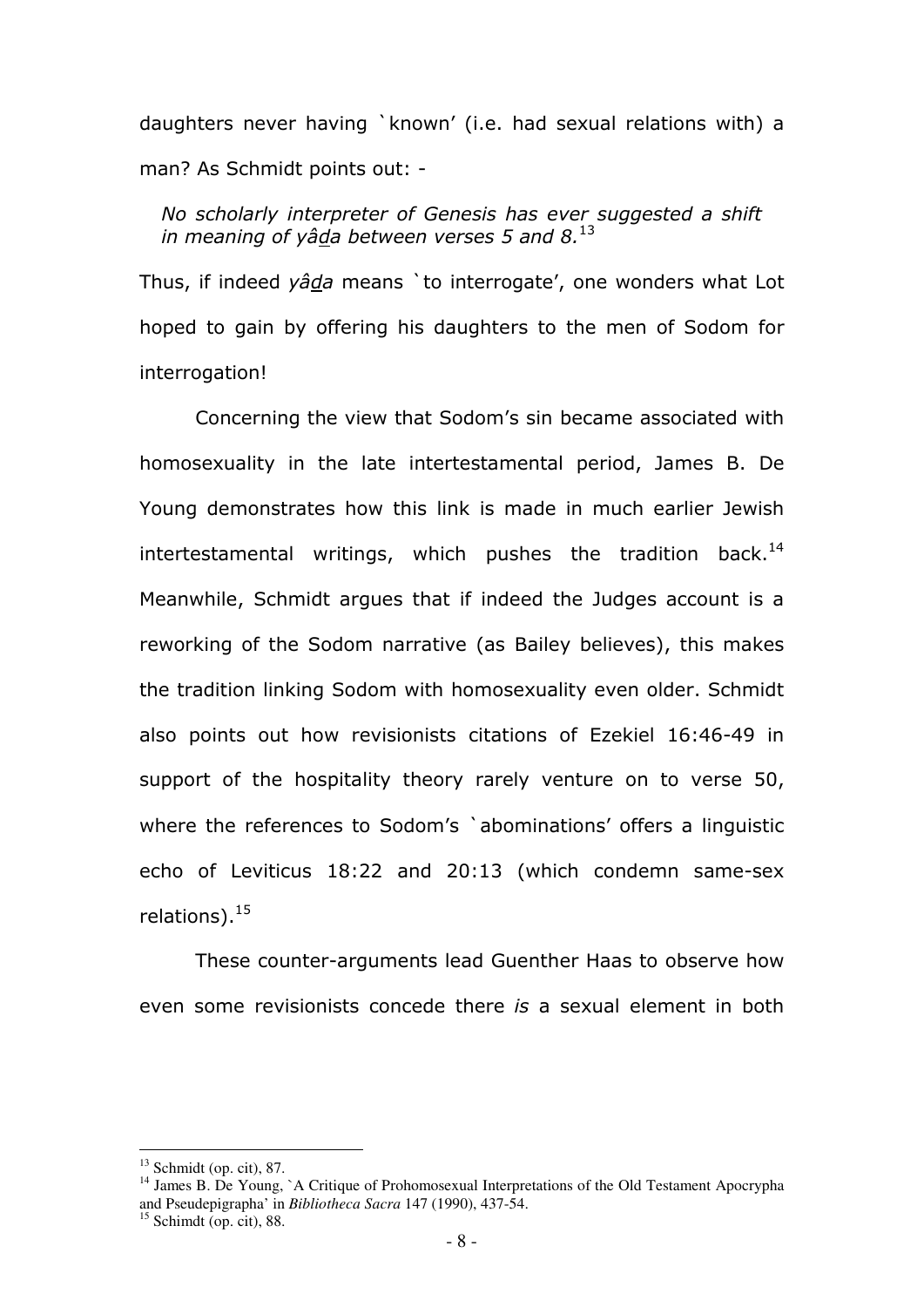narratives.<sup>16</sup> Thus, Letha Scanzoni and Virginia Mollenkott suggest Sodom's sin was heterosexual *perverts* abandoning their natural sexual instincts to engage in homosexual activity (rather than homosexual *inverts* involved in monogamous relationships).<sup>17</sup> Yet as Richard Lovelace observes, if 4+% of the population may be regarded as homosexual (some claim a higher figure), and all of the men of Sodom sought to rape the angels (cf Gen 19:4), then at least some homosexual `inverts' were preparing to engage in sexual depravity, which discounts Scanzoni's and Mollenkott's theory.<sup>18</sup>

Bailey's approach is a useful corrective against the view that Sodom's only sin was homosexuality. Clearly the city was quilty of depravity expressed through a range of sins, epitomised by its sexual perversion, including a desire to rape the angels. Perhaps, as some suggest, male rape was practiced in parts of the ancient world to express dominance over strangers, or else to humiliate your defeated enemy. Either way, this passage clearly refers to homosexuality, which is portrayed as sexual perversion (especially in light of other texts and greater themes in the Bible, discussed later).

<sup>&</sup>lt;sup>16</sup> Guenther Haas, `Hermeneutical Issues in the Use of the Bible to Justify the Acceptance of Homosexual Practice' in *Global Journal of Classical Theology* Vol 1 No 2 (1999). Available online at http://www.trinitysem.edu/journal/journalmain.html.

<sup>17</sup> Letha Scanzoni and Virginia R. Mollenkott. *Is The Homosexual My Neighbour?* (New York: Harper & Row, 1978).

<sup>18</sup> Richard F. Lovelace, *Homosexuality and the Church* (London: Lamp Press, 1978), 101.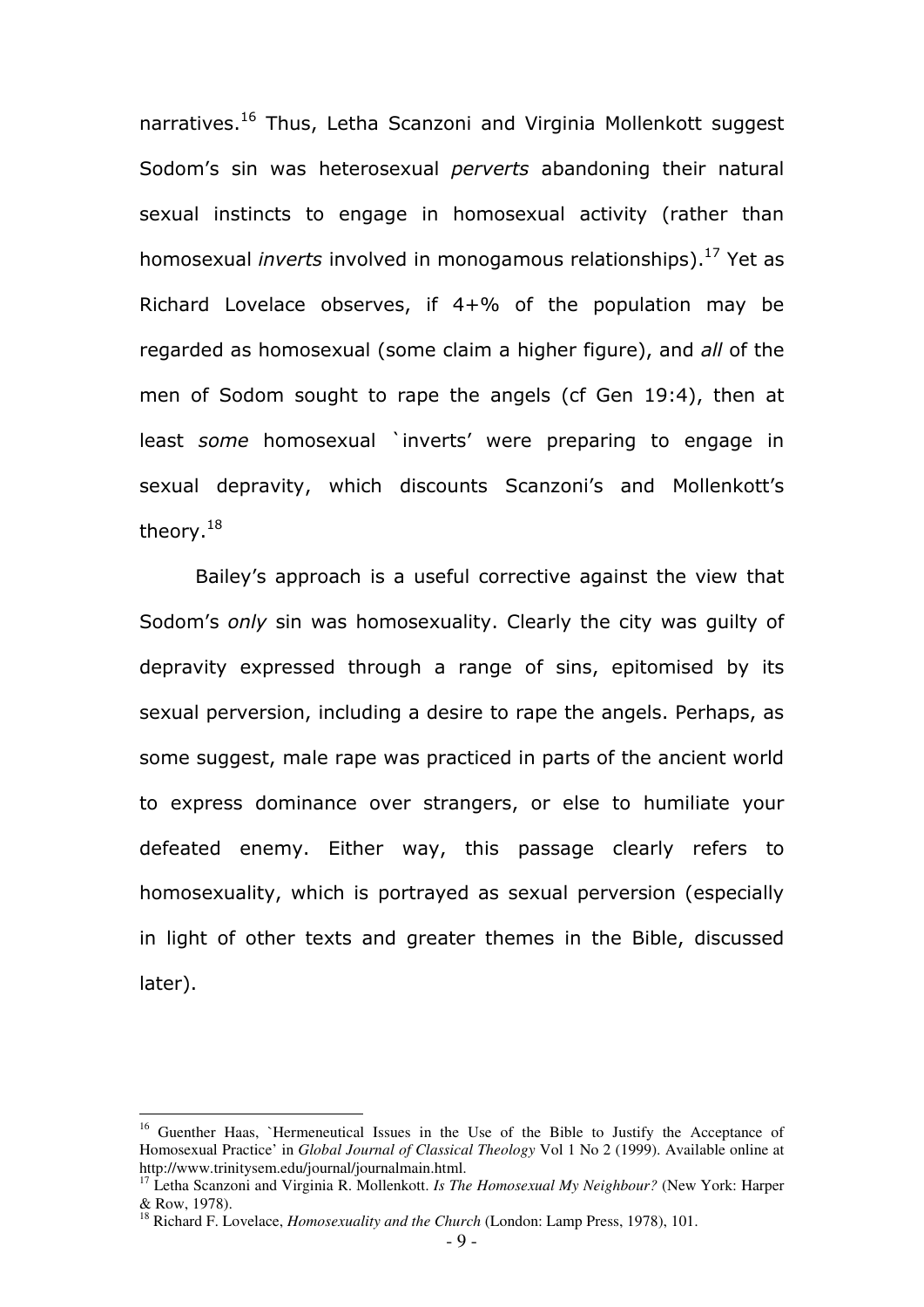#### Leviticus 18:22 and 20:13

Some revisionists argue that these passages refer to rape or non-consensual homosexuality, and therefore cannot be used to condemn modern homosexual practices. Yet Schmidt declares such claims as "dubious" and "a purely modern imposition on the text."<sup>19</sup> He rightly points out that the onus is on the revisionists to supply evidence to justify a change in the common understanding of these texts.

Two other interrelated revisionist suggestions are more subtle and deserve closer attention. One view argues these texts, found in the Leviticus Holiness Code, are not so much moral declarations as calls for ritual purity.<sup>20</sup> As such, they are no different than instructions not to cut one's beard in a certain way (Lev 19:27), or to mix different textiles or seeds together (Lev 19:19). If the ceremonial laws have been abrogated in the New Testament, the revisionists ask, why should we impose them on homosexuals today? Thus it is argued that these texts cannot be used to prohibit modern-day loving relationships between homosexuals. Revisionist John Boswell even appeals to history, claiming the early church did not draw on the Leviticus verses.

Yet traditionalists point out that even if the Leviticus Holiness Code is about ritual purity, this does not do away with a moral element. Consider, for example, adultery, child sacrifice, or

 $19$  Schmidt (op. cit.), 90.

<sup>20</sup> See, for example, Scanzoni and Mollenkott, and also Ralph Blair, *An Evangelical Look at Homosexuality* (Chicago: Moody Press, 1963).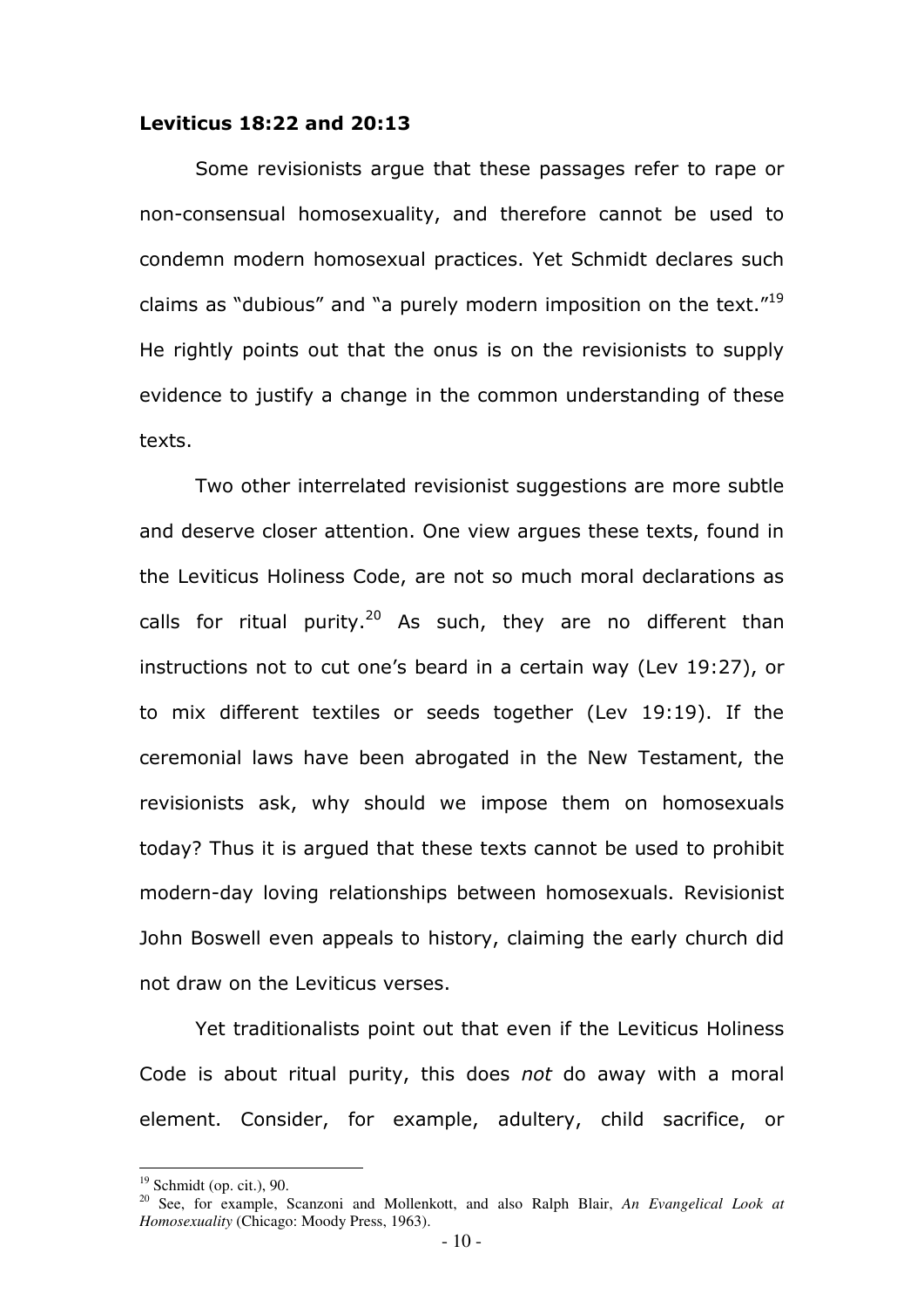bestiality, all listed in the section prohibiting homosexuality. Few would argue these are not immoral acts, and Ukleja concludes: "Ceremonial purity and moral purity often coincide."<sup>21</sup> Moreover, David Wright rejects Boswell's claim that the early church did not draw on these verses, explaining how the early church did often cited or appealed to these verses often. $^{22}$ 

A related revisionist approach claims Leviticus 18:22 and 20:13 are injunctions against cultic practices associated with the Canaanites, which involved male temple prostitution.<sup>23</sup> Therefore, these ceremonial laws were aimed at separating Israel from the Canaanites, nothing more, and so cannot be used to condemn homosexuality.<sup>24</sup>

Yet Gunther Haas argues there is no evidence to suggest these texts refer to Canaanite cultic practices.<sup>25</sup> Schmidt agrees, pointing out that cultic prostitution is dealt with elsewhere in the Mosaic law (Deut 22:22-29, 23:17-18).<sup>26</sup> Robert Johnston even goes so far as to suggest there is no clear evidence that male prostitution formed part of the Canaanite cultic rituals.<sup>27</sup> (His is an older work, and I would be interested to learn of more recent research that might challenge this assertion). Moreover, bestiality is

 $^{21}$  Ukleja (op. cit.), 263.

<sup>&</sup>lt;sup>22</sup> Wright (op. cit.), 294. See also David F. Wright, `Homosexuals or Prostitutes? The Meaning of *arsenokoitai* (1 Cor. 6:9, 1 Tim. 1:10)' in *Vigiliae Cristianae* 38 (1984), 125-152.

<sup>23</sup> For example, G.A. Edwards, *Gay/Lesbian Liberation: A Biblical Perspective* (New York: Pilgrim Press, 1984).

 $24$  For example, Scanzoni and Mollenkott (op. cit.).

 $25$  Guenther Haas (op. cit.).

 $26$  Schmidt (op. cit.), 90.

<sup>27</sup> Robert K. Johnson, *Evangelicals at an Impasse: Biblical Authority in Practice* (Atlanta: John Knox Press, 1979), see chapter 5.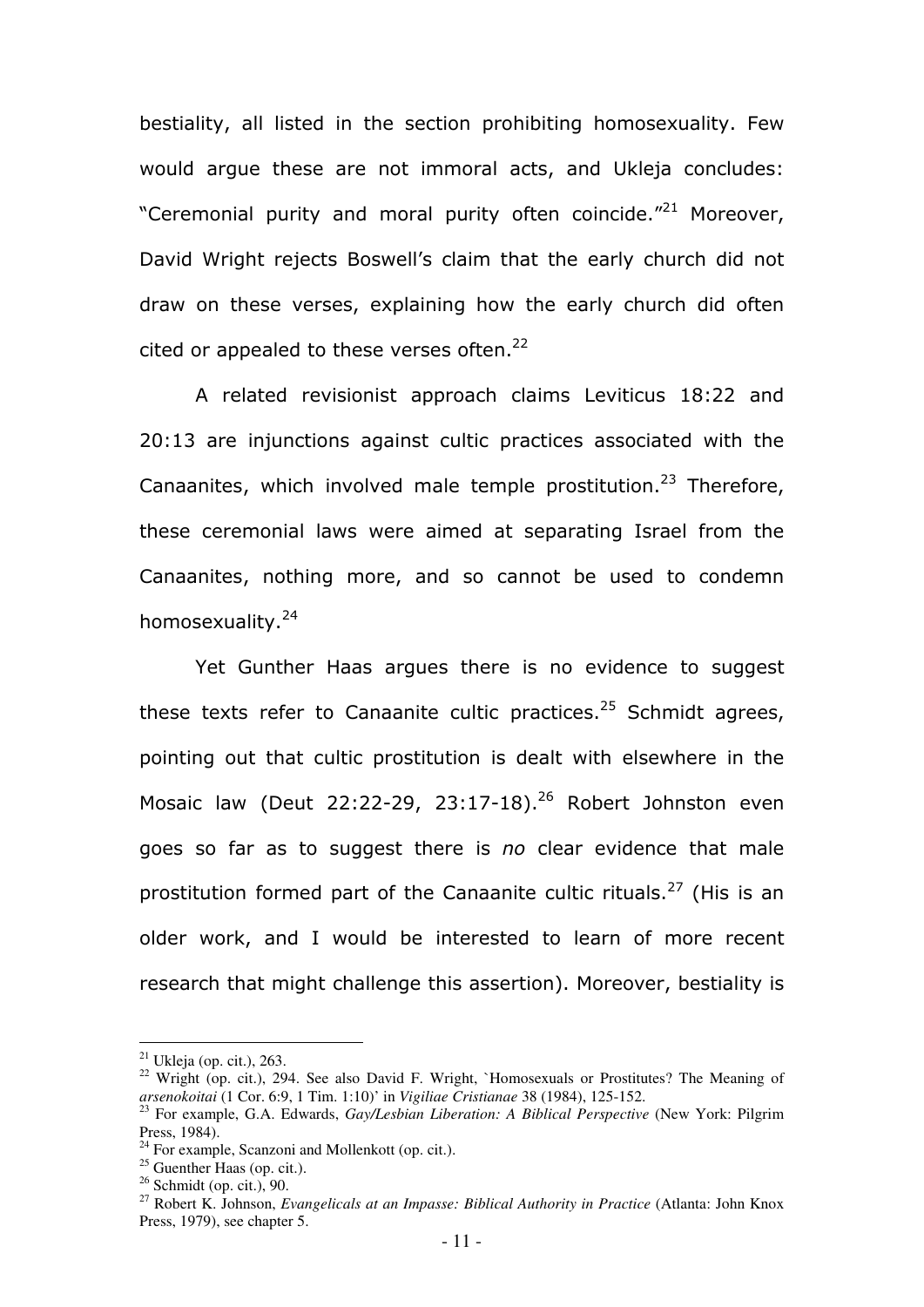discussed in the Leviticus passages but I am not aware of anyone who suggests this was a Canaanite cultic ritual. Finally, one struggles to determine how, exactly, same-sex relations might be employed in Canaanite fertility rituals.<sup>28</sup>

#### Romans 1:26-27

Here, revisionists take a variety of approaches. Boswell suggests Paul is speaking about heterosexuals who set aside their natural desires towards the opposite sex and practice homosexuality.<sup>29</sup> Thus, Paul condemns heterosexuals for seeking thrills by experimenting with homosexuality. (D. Sherwin Bailey also differentiates between inversion – those who by nature have homosexual tendencies - and *perversion*, i.e. those who lay aside their natural sexual orientation). Yet commentators point out how Boswell's claim of perverted heterosexuality simply does not hold up linguistically.<sup>30</sup> There is no evidence for it, and Boswell is reading something in the text which is simply not there.

Paul's reference to `nature' in Romans 1:26-27 is picked up by several other revisionists. They reject the suggestion that homosexuality is unnatural, arguing the word `nature' can simply mean convention, a typical cultural practice, or fashion. Thus, they claim Paul is merely arguing from a Jewish cultural perspective which condemned homosexuality, which he is seeking to impose upon his Jewish readers. But that is not to say homosexuality is

<sup>&</sup>lt;sup>28</sup> Several traditionalists make this point.

<sup>&</sup>lt;sup>29</sup> Letha Scanzoni and Virginia Mollenkott make a similar suggestion about the inhabitants of Sodom. <sup>30</sup> See, for example, David F. Wright, `Homosexuality' in Gerald Hawthorne and Ralph Martin (eds.). *Dictionary of Paul and His Letters* (Leicester: IVP, 1993), 413.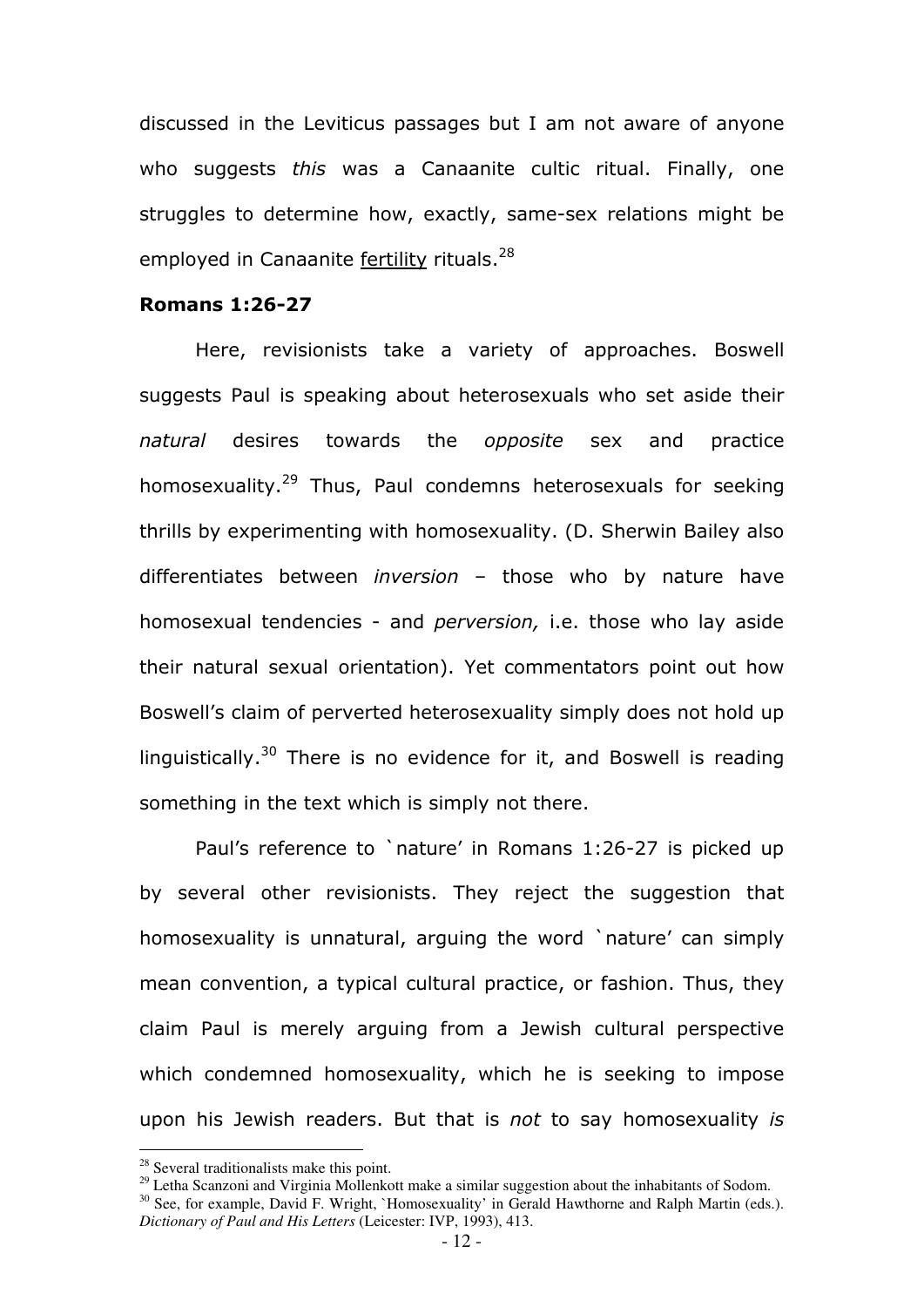unnatural. To bolster such claims, 1 Corinthians 11:14 is often cited ("Does not nature itself teach you that if a man wears long hair, it is degrading to him?").

Yet in Romans 1 Paul quite clearly is arguing from nature, rather than drawing on cultural baggage. He appeals all the way back to creation (cf Romans 1:20, 25), and his discussion of sin is rooted in the Fall. (It is worth noting that several of Paul's contemporaries, Philo and Josephus, also appeal to nature when discussing homosexual acts.) $31$ 

Another approach suggests Paul is not condemning all samesex relationships, but rather, pederasty, which it is argued is a perversion most homosexuals today would also reject as immoral. $32$ But Malick asks if this is indeed what Paul had in mind, why does he refer to `males with males' when Plato, actually referring to pederasty, spoke of `males with boys $\gamma^{33}$  Various commentators also point out that there are no records in the ancient world of a female version of pederasty. So why does Paul refer to same-sex female relationships in the same vein, if indeed he had pederasty in mind?<sup>34</sup> In fact, there is arguably no linguistic evidence to suggest Paul is limiting his discussion in Romans 1 to pederasty.

<sup>&</sup>lt;sup>31</sup> Joseph P. Guidel, `'That Which is Unnatural'' – Homosexuality in Society, the Church, and Scripture' in *Christian Research Journal,* Winter 1993), 7.

<sup>&</sup>lt;sup>32</sup> For example, Robin Scroggs, *The New Testament and Homosexuality: Contextual Background for Contemporary Debate* (Philadelphia: Fortress, 1983).

<sup>33</sup> David E. Malick, `The Condemnation of Homosexuality in Romans 1:26-27' in *Bibliotheca Sacra* 150 (1993), 338.

<sup>&</sup>lt;sup>34</sup> Various commentators make this same point.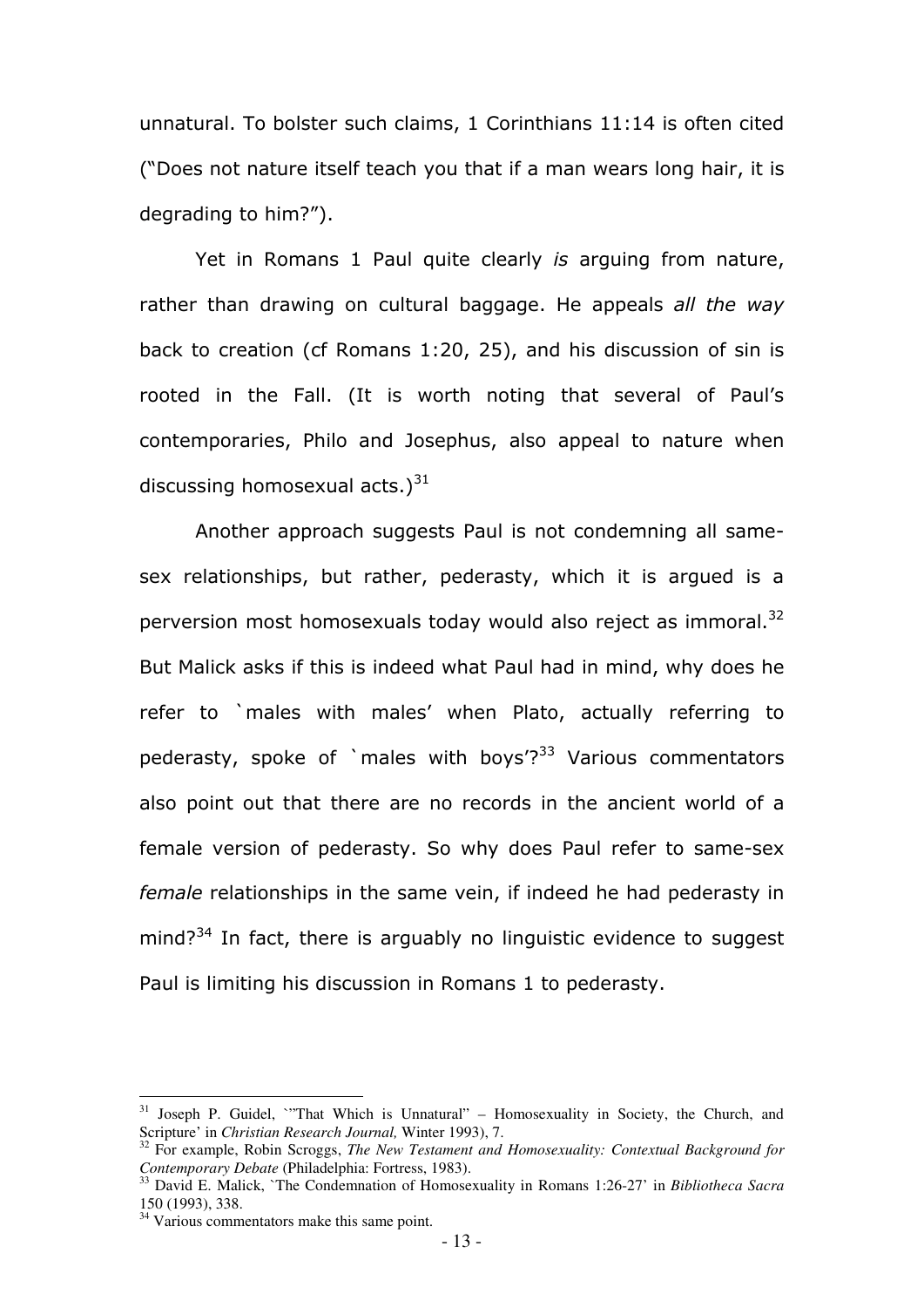Several other points ought to be mentioned in passing here. It is suggested Romans 1:18-32 is a single unit in which Paul does not set out his own views. Rather, his diatribe describes the view of Hellenised Jewry (who condemn the Greeks for their behaviour) in order to attack them (the Jews) in the very next section. In other words, Paul is setting up the Jews in Romans 1 by highlighting what they regarded as vile Gentile practices, before going on to condemn them in chapter 2 for their own sinful actions. Thus, homosexuality is not sinful at all; it was merely perceived to be so by the Jews. But again, this argument totally ignores the fact that Paul appeals to nature (and not Jewish baggage), tracing his argument all the way back to the Fall to condemn all sinful behaviour.

Some see homosexuality as a punishment for idolatry, as described in Romans 1. Thus, homosexuality is regarded as incidental, rather than sinful. $35$  It is true that Paul's argument describes how idolatry led God to give humanity over to depraved behaviour, including sexual perversion. But it is also essential to note that Paul's discussion revolves around the Fall and man's rebellion towards God. The Fall marked the beginning of the inversion of God's created order: men worshipping the creature rather than the Creator, and eventually men with men, and women with women.<sup>36</sup> Thus, homosexuality is presented in Romans 1 as a perversion arising out of the Fall, a degrading inversion of God's

<sup>35</sup> John T. McNeill*, The Church and the Homosexual* (Kansas City: Sheed, Andrews, McMeel, 1976); James B. Nelson, *Embodiment: An Approach to Sexuality and Christian Theology* (Minneapolis: Augsburg, 1978).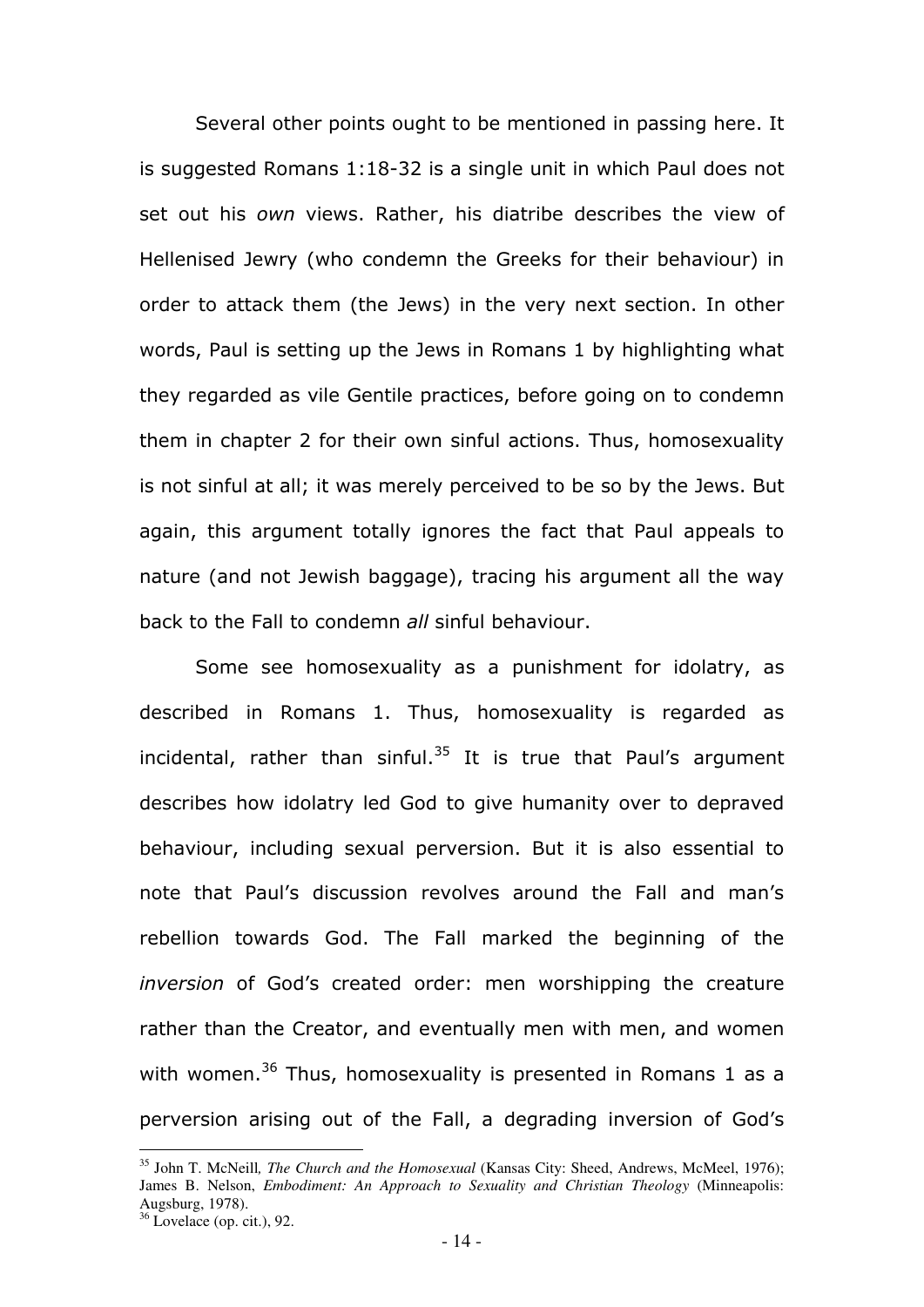natural order, and any attempt to change Paul's argument so as to suggest it is *not* a sinful activity is disingenuous and appeals more to linguistic gymnastics than sound exegesis. At least those who recognise Paul's arguments, say he was plain wrong, and look elsewhere to justify homosexual activity, are more honest.

### 1 Corinthians 6:9-10 and 1 Timothy 1:10

9 Do you not know that wrongdoers will not inherit the kingdom of God? Do not be deceived! Fornicators, idolaters, adulterers, *malakoi, arsenokoitai*, <sup>10</sup>thieves, the greedy, drunkards, revilers, robbers - none of these will inherit the kingdom of God. (1 Cor 6:9-10. NRSV)

 $10$  ... fornicators, **arsenokoitais**, slave-traders, liars, perjurers, and whatever else is contrary to the sound teaching… (1 Tim 1:10. NRSV)

Arsenokoitai (`homosexuals') is a compound of two words, arseno (male) and koitê (intercourse, from which we get the word coitus). But as Schmidt points out "a compound word does not denote the sum of its parts (for example, `understand' does not mean `stand under')", thus a word "denotes what people use it to denote".<sup>37</sup> Malakoi is similarly problematic, which is translated in various ways (effeminate, KJV, NASB; sexual perverts, NRV; male prostitutes, NRSV, NIV; catamites, JB).

In Paul's day (or even in the patristic period) there was no word for homosexuality. Rather, homosexuality was described.<sup>38</sup> This, and the fact that *arsenokoitai* does not appear in this form prior to 1 Corinthians 6, leads some to claim we cannot be sure

 $37$  Schmidt (op. cit.), 33.

 $38$  Guidel (op. cit.), 7.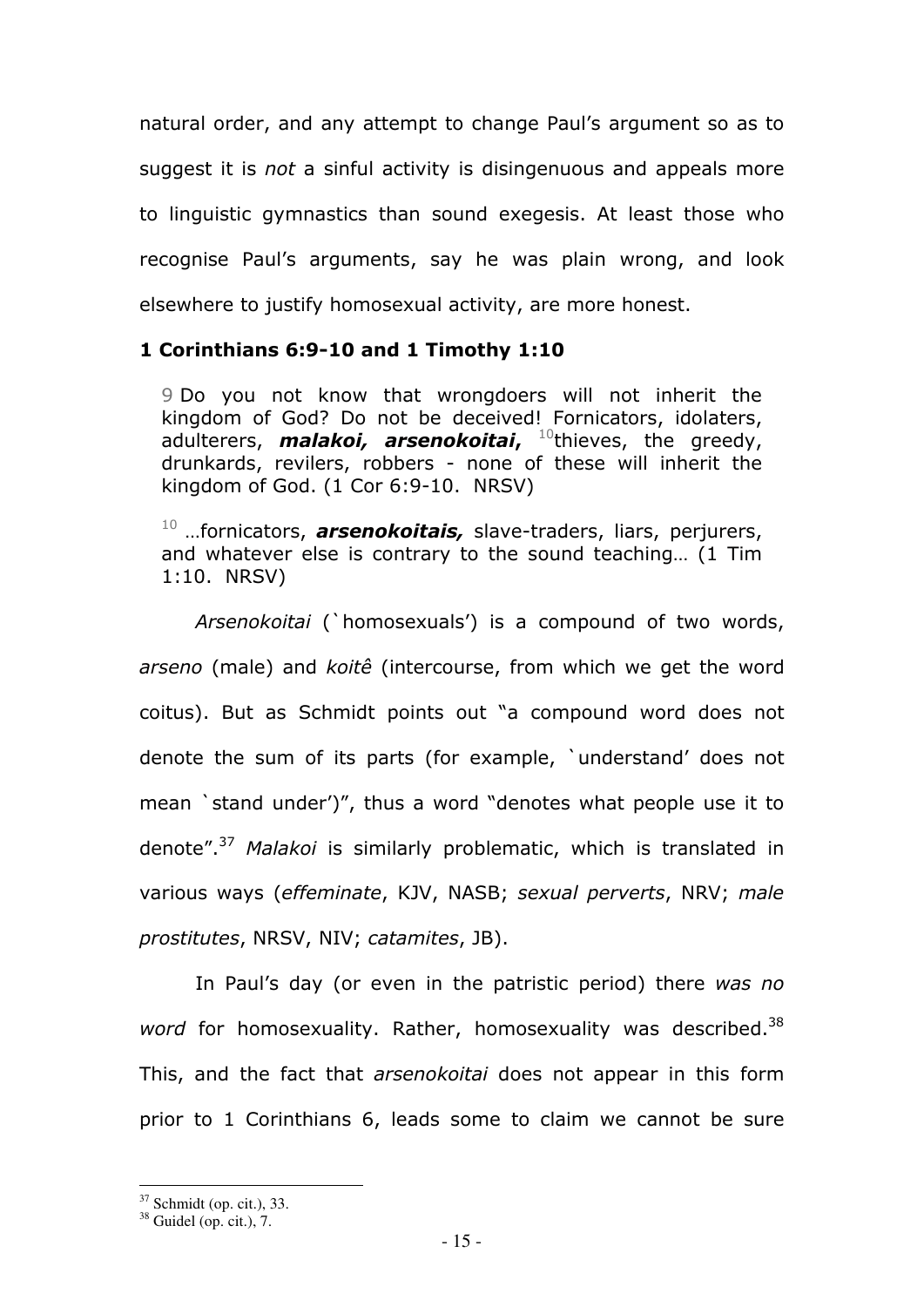what it means. Hence, the definition of both words represents an important battleground for revisionists arguing that the Bible does not condemn loving and stable same-sex unions. Boswell even believes these passages do not refer to homosexuality at all. Because malakos means `soft', he translates 1 Corinthians 6:9 as `loose', that is, `licentious', or lacking self-control, and draws on a medieval church view that this was, in fact, a condemnation of masturbation (not homosexuality. Meanwhile, he suggests arsenokoitai could mean male prostitutes.

For non-Greek or linguists specialists the arguments are complex. It suffices to point out that David Wright's rebuttal of Boswell's position is thorough and scathing.<sup>39</sup> Wright questions not only Boswell's arguments, but also his linguistic abilities, and Wright notes Boswell is almost alone in taking this position.

Ralph Blair believes Paul's condemnation in 1 Corinthians 6 and 1 Timothy 1 concerns same-sex *abuses*, much like sexual abuse within heterosexual relationships (hence these verses do not condemn homosexuality in itself). $40$  However, Malick asks if this is so, why does Paul not specifically *list* those abuses, like he lists several *heterosexual* abuses (eq adultery, fornication)? Any attempt to suggest otherwise is pure presuppositionalism. $41$  Meanwhile, Turner points out how Paul uses the word pornoi earlier in verse 9,

<sup>&</sup>lt;sup>39</sup> Wright, `Translating *arsenokoitai*' (op. cit.) and `Homosexuality: The Relevance of the Bible' (op. cit.).

 $40$  Blair (op. cit.).

<sup>41</sup> David E. Malick, ``The Condemnation of Homosexuality in 1 Corinthians 6:9' in *Bibliotheca Sacra* 150 (1993), 479-492.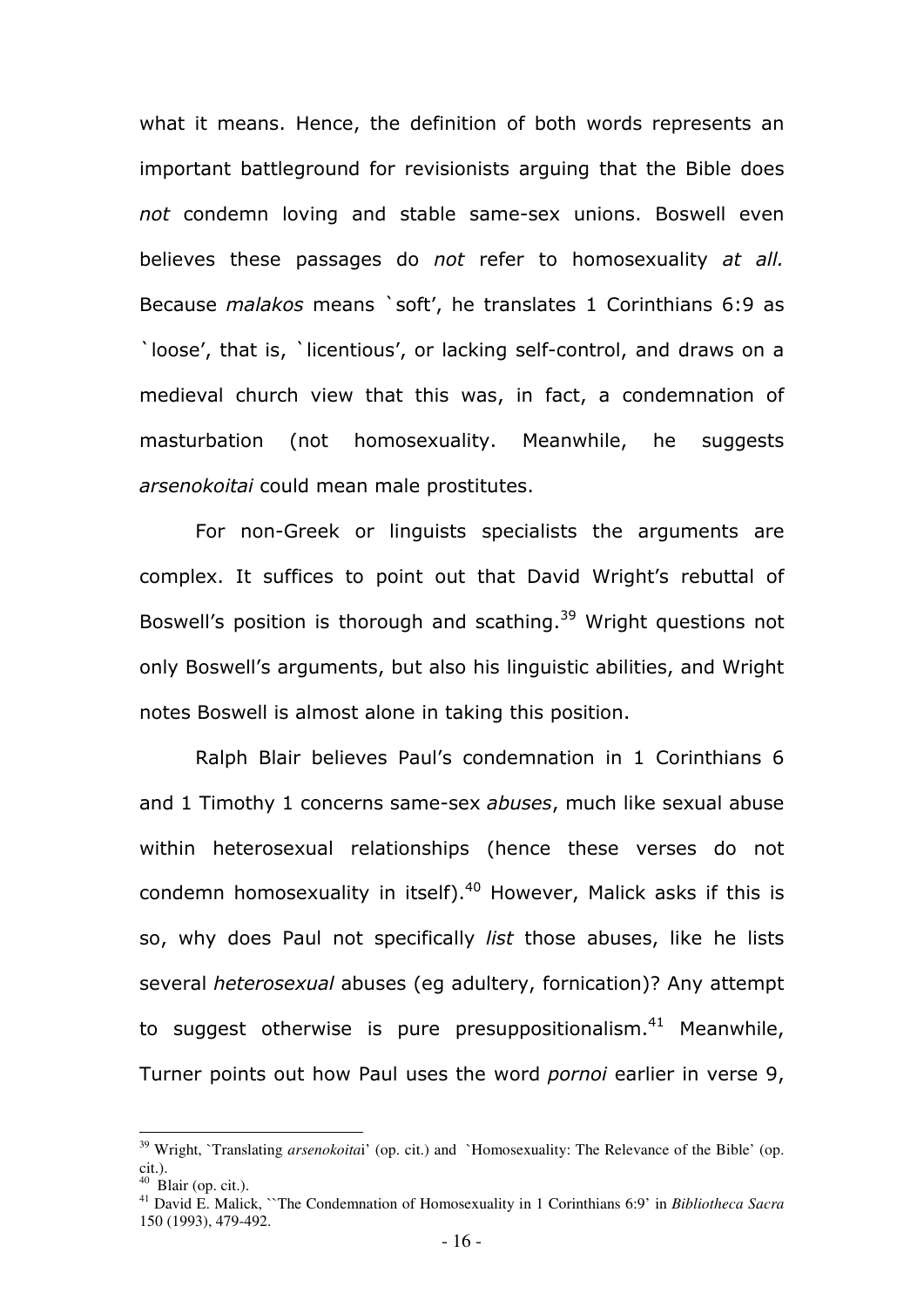translated as `fornication' and referring to any form of heterosexual depravity except adultery, for which Paul always uses a different word. So if `fornication' and `adultery' indeed cover all forms of heterosexual depravity, then *malakoi* and *aresenokotai* must surely refer to homosexuality.<sup>42</sup>

Robin Scroggs suggests Paul merely took over "a conventional vice list" and is condemning a very specific form pederasty. But Wright has highlighted a major problem here. If Paul simply borrowed an existing vice list referring to very general sexual vices, including widespread and very general forms of pederasty, how can Scroggs then suggest Paul is identifying a very precise form of this vice?<sup>43</sup> A number of other exegetes concur.

Concerning this suggestion that Paul is only referring to pederasty, Malick concedes both words could be alluding to pederasty, which was so common in the ancient Greek world. For example, malakos could mean 'call-boy', or something similar, and both words together could be referring to the active and passive roles in the homosexual act (thus malakos would be the male performing the female role during sex). But Malick argues the terms clearly mean more than this, that linguistically they cannot be limited to this understanding alone (other traditionalists agree). Thus he criticises John Stott for *limiting* his definition to rent boys and those who used them. (Malick: "This allows for the conclusion

<sup>42</sup> P.D.M. Turner, *Biblical Texts Relevant to Homosexual Orientation and Practice*. A paper prepared for the June 1997 issue of Christian Scholars Review with additions and emendations. Available online at the New Westminster Diocese website: http://www.nwnet.org/~prisca/HomotextUnicode.htm. <sup>43</sup> Wright, `Homosexuality: The Relevance of the Bible' (op. cit.), 296.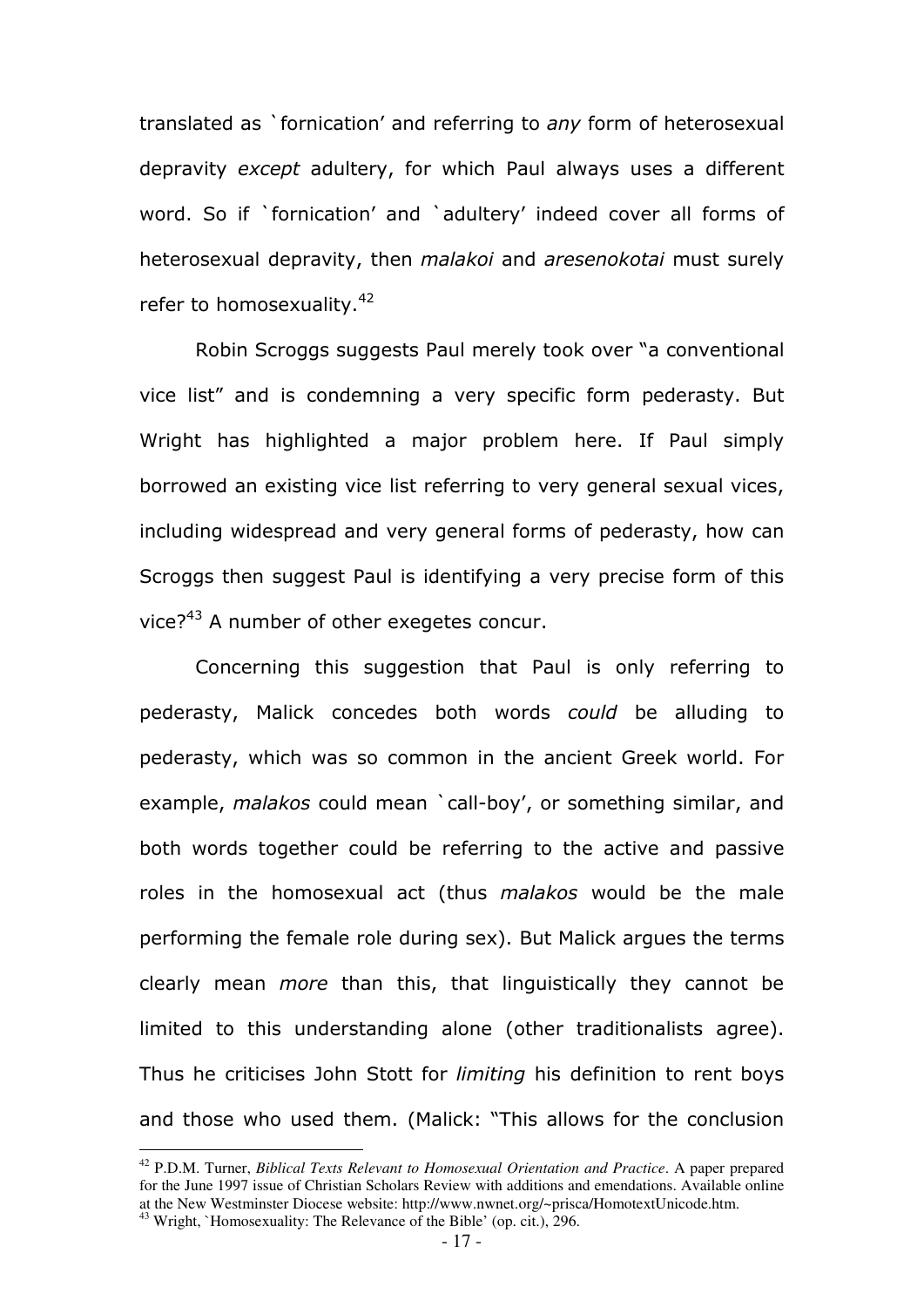that Pauline condemnations are not relevant to homosexual adults who are both consenting and committed to each other.") $44$ 

It is David Wright who provides us with a way of reconciling the views that Paul is referring both to pederasty and also something much more. He observes that so widespread was pederasty, that this is how homosexuality came to be known (this is even the case today, where we refer to `rent boys', even though they are adults).<sup>45</sup>

Far more importantly, though, is Wright's rebuttal of the view that malakoi and arsenokoitai do not appear elsewhere in ancient literature. In the Septuagint (Greek translation of the Old Testament), Leviticus 18:22 and 20:13 echo very similar language to that used by Paul. Wright argues convincingly that Paul, a devout Jew who undoubtedly knew the Septuagint, draws on the Septuagint in 1 Corinthians 6 and 1 Timothy 1 to condemn homosexuality.<sup>46</sup> He also points out how most revisionists (with the exception of Scroggs) are completely unaware of the Septuagint terminology in Leviticus. The final nail in the revisionist coffin is this: if Paul is drawing on the Septuagint in 1 Corinthians 6 and 1 Timothy 1, then he simply cannot have pederasty in mind, as Leviticus is not concerned with this at all. $47$  Thus, in these two texts

<sup>&</sup>lt;sup>44</sup> Malick, The Condemnation of Homosexuality in 1 Corinthians 6:9' (op. cit.), 482 (footnote 10).

<sup>&</sup>lt;sup>45</sup> Wright, `Homosexuality: The Relevance of the Bible' (op. cit.), 298.

<sup>46</sup> Other concur. See, for example, Malick, `The Condemnation of Homosexuality in 1 Corinthians 6:9' and Gundel (op. cit.).

 $47$  Wright, `Homosexuality: The Relevance of the Bible' (op. cit.), 298.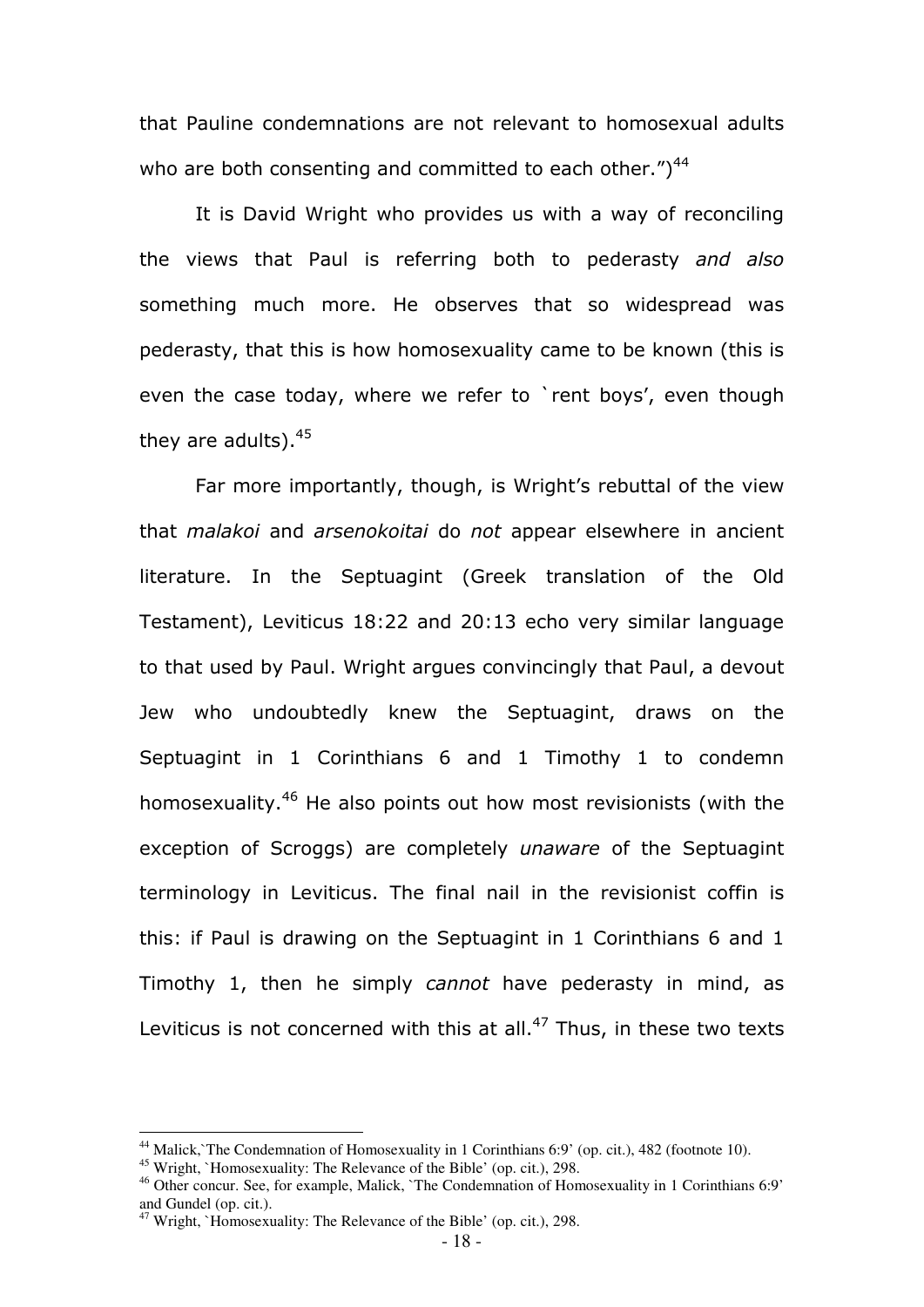Paul may well be drawing upon a Greek obsession with pederasty, but we simply cannot limit his meaning to that. $48$ 

In summary, then, despite an unceasing revisionist onslaught which seeks to change the meaning of the proof texts condemning homosexuality, the traditional remains convincingly firm.

#### 2. RESPONDING TO THE BIOLOGICAL ARGUMENT

We often hear of scientific studies suggesting our sexuality is biologically inherited. This so-called Nurture versus Nurture debate (i.e. whether our sexuality is biologically inherited or socially conditioned) is problematic for Evangelicals. If homosexuals are "born that way" they cannot be held responsible for a practice the Bible condemns as sinful. Thus many Evangelicals expend much time and energy challenging the biological argument.

I want to make several comments about this issue. Firstly, we should not reject science out of hand. Fundamentalists are often very suspicious of, even hostile towards, scientific enquiry, which they regard as an enemy of Christianity. However, it appears biology may indeed contribute towards our sexuality. What first led me to consider this might be a factor were several Dutch brain studies which demonstrated similarities between transexuals' and females' brains.<sup>49</sup>

<sup>&</sup>lt;sup>48</sup> As Gudel (op. cit.) points out, "Virtually every Greek lexicon" translate these words in the traditional sense." Meanwhile, Ukleja also identifies these terms in several examples of classical Greek literature, which clearly refer to homosexuals. See also P. Michael Ukleja, `Homosexuality in the New Testament' in *Bibliotheca Sacra* 140 (1983).

<sup>49</sup> For example, see Frank P. M. Kruijver**,** Jiang-Ning Zhou, Chris W. Pool, Michel A. Hofman, Louis J. G. Gooren and Dick F. Swaab, **`**Male-to-Female Transsexuals Have Female Neuron Numbers in a Limbic Nucleus' in *The Journal of Clinical Endocrinology & Metabolism* Vol. 85, No. 5 (2000), 2034-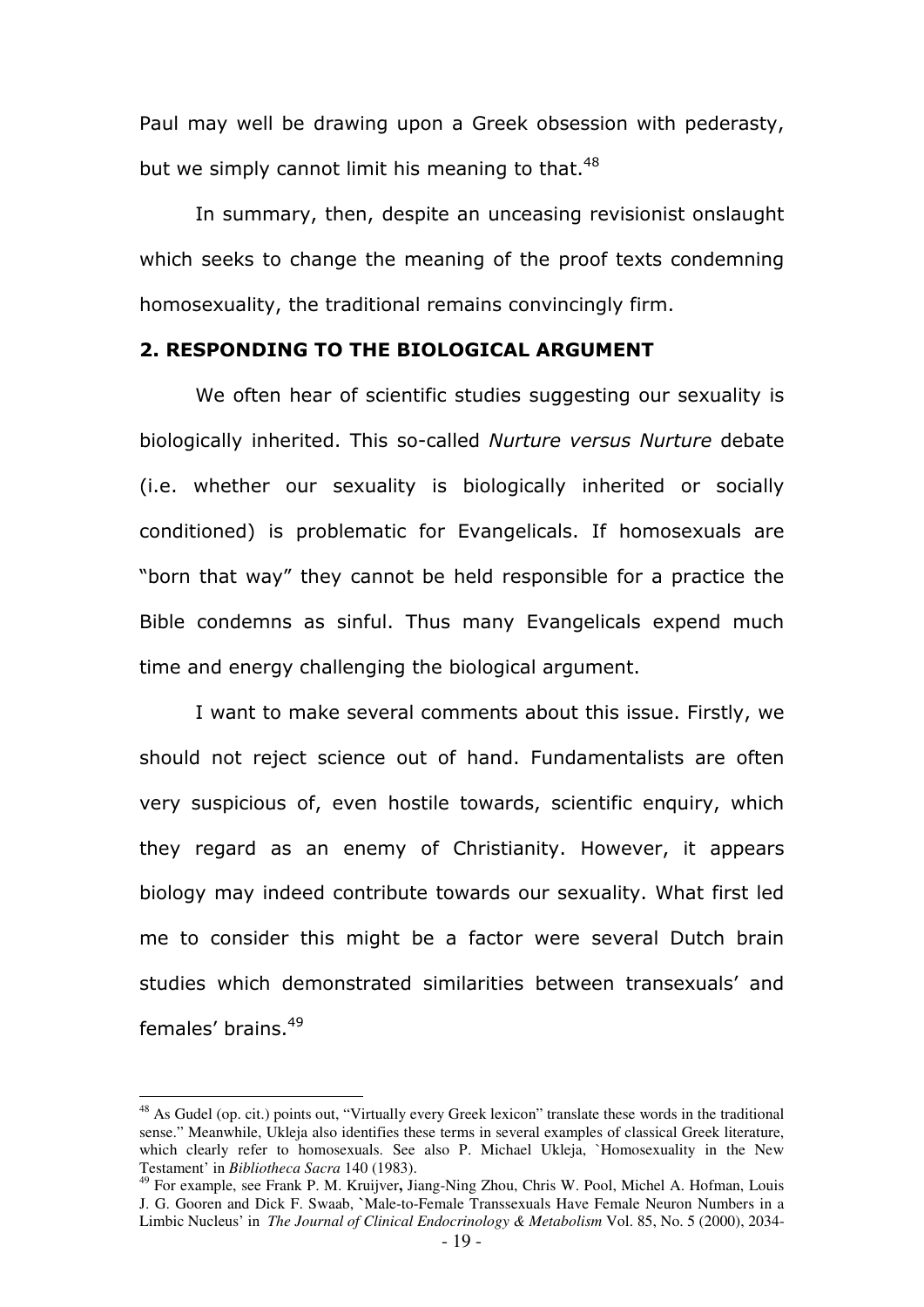This made me think about other inherited aspects of our person. For example, I have five children, all raised in the same environment in the same way. But one of them – Dominiq – is quite unlike the others. In short, he is mischievous and at times, downright exasperating! He constantly pushes the boundaries, gets in to trouble all the time, and is nothing like the other children. Relatives have told me how he is exactly like my father when he was a boy.

Note that I am not arguing for arguing for biological reductionism here, but it *does* appear that more than environment is responsible for our make-up, including shaping behaviour we consider sinful. For example, scientists believe alcoholism may have a genetic basis. Some people are born with hormonal imbalances. Sex drives differ from person to person, while some people struggle to control their sexual desires (so-called sex maniacs). Some are born with schizophrenia, which may lead to violent behaviour. What of those diagnosed with Munchausen Syndrome by Proxy who desire to hurt those closest to them? Meanwhile, some people are far angrier than others.

I have certainly oversimplified things by not wishing to trawl through various dry medical papers. But I believe the point is made, that biology may play some role in shaping us. And one need only consider hermaphrodites (children born with both sets of sex

<u>.</u>

<sup>2041;</sup> J.N. Zhou, M.A. Hofman, L.J. Gooren and D.F. Swaab, `A Sex Difference in the Human Brain and Its Relation to Transexuality' *Nature* 378 (1995), 68-70.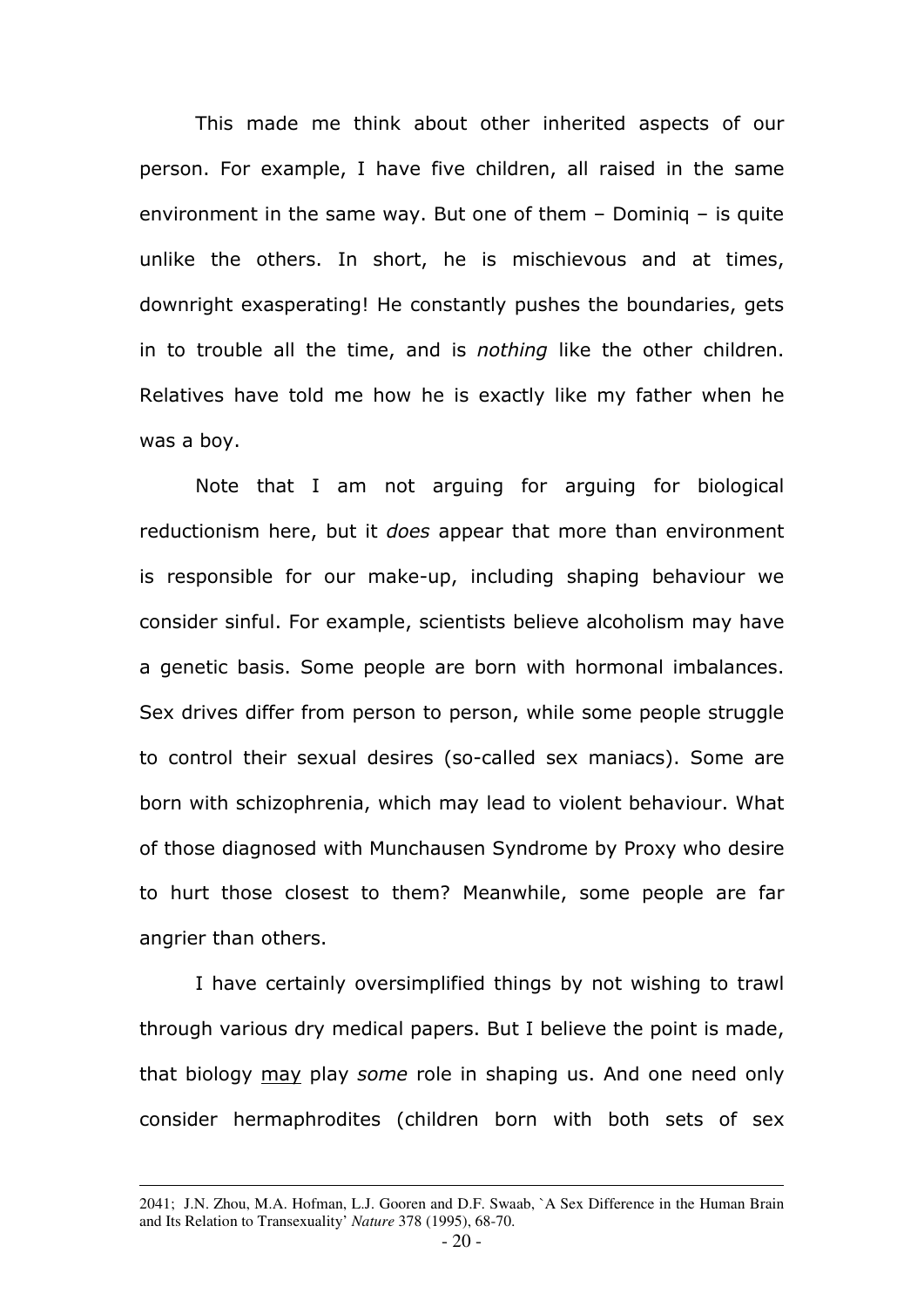organs) to see that biology can get it wrong. So we should take care not to dismiss science out of hand simply because we are uneasy with the theological ramifications. Of course, neither am I suggesting we embrace all science uncritically. I recognise that science, like any other discipline, has its own agendas and research is often politicised. Furthermore, study samples can be compromised or so small as to render a study useless. Consider A.C. Kinsey's landmark 1948 study, which suggested homosexuality was far more widespread than originally believed (Kinsey said between  $10-15\%$ ).<sup>50</sup> Yet his interview sample included a many former prison inmates, where we know there is a disproportionate amount of homosexual activity.

 While biology may be a factor, it appears some homosexuals, though happy that such studies are publicised by the media as they help secure their acceptance in society, are not convinced about the biological argument. Others see a genetic basis for homosexuality as dangerous, as it could eventually lead to abortions for prospective homosexuals. Thus, Schmidt speculates on the paradoxical situation whereby gays and pro-lifers lobby to stop abortions!<sup>51</sup>

Despite all I have said, it is very important not to overplay the biological argument. It remains a controversial issue, and the various scientific studies have not reached a consensus. We know

<sup>50</sup> A.C. Kinsey et al., *Sexual Behaviour in the Human Male* (Philadelphia: W.B. Saunders, 1948).

 $51$  Schmidt (op. cit), 141.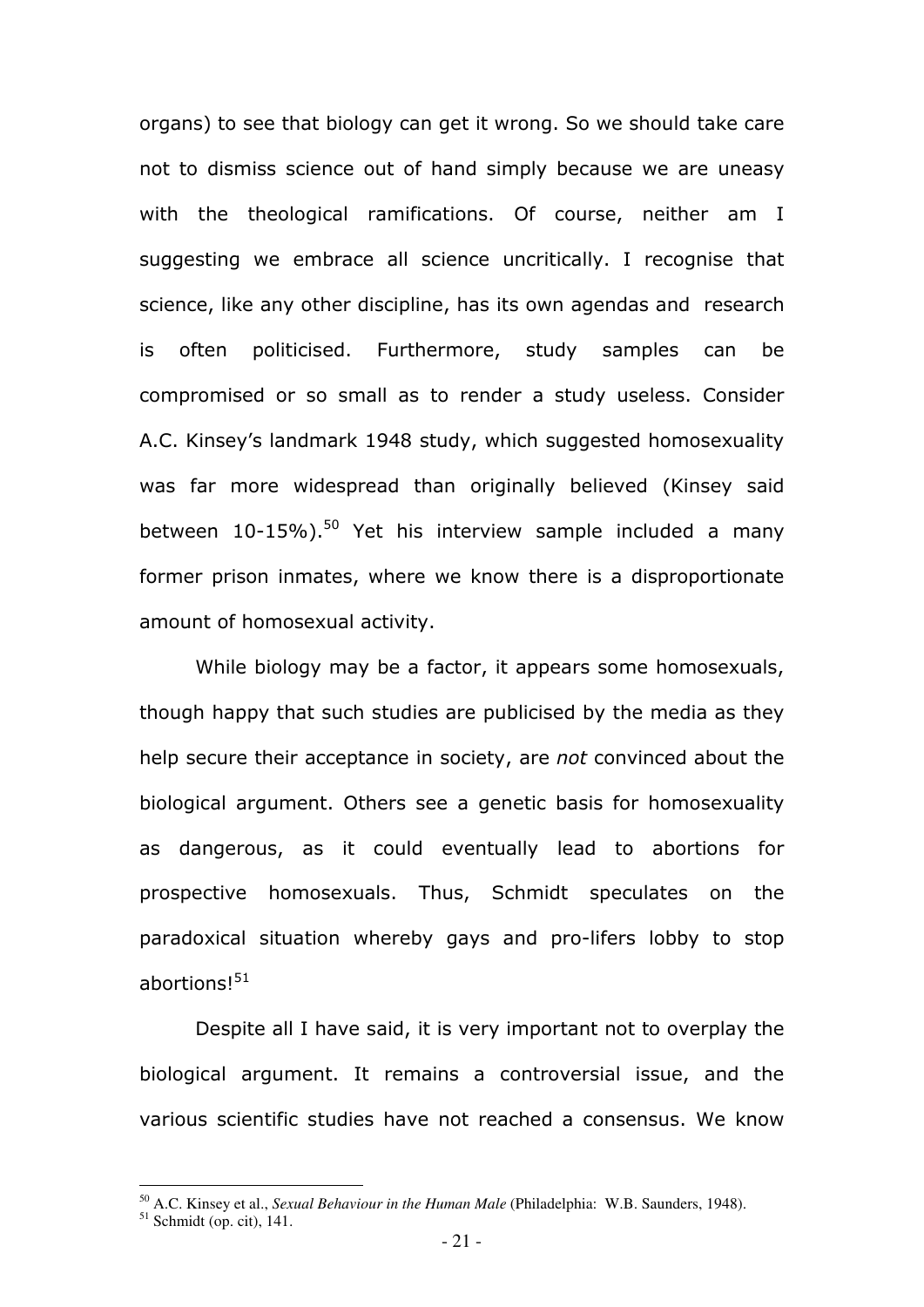that upbringing, culture, and environment also play a major role in shaping a person. In fact, Evangelicals who worry that biological arguments exonerate people for their sinful behaviour should note that social conditioning could similarly do likewise. Why else are we so concerned about children being adopted by homosexuals, or seeing Section 28 repealed, if not over concern about moral brainwashing? But leaving this aside, it appears that our sexuality is attributable to a range of factors: biological, social, moral, and Thomas Schmidt has produced a useful table, which encompasses these various factors, to suggest where we get our sexuality from (handout).

So what are the theological ramifications of the great nurture versus nature debate? Actually, I think very little. It is a complete red herring.<sup>52</sup> The fact is (as already discussed in Romans 1) we are all a product of the Fall, which resulted in an *inversion* of God's created order. Consequently, we all have defficiencies - physical diseases, psychological disorders, or sexual disorders and depravity. We all have a propensity to sin. But that in no way exonerates us as sinful creatures before God who need forgiveness.

Thus, the whole thrust of Galatians 4 and 5 makes sense: that despite being products of the Fall, Sonship through Christ leads God to give us His Spirit, through whom we can lay aside the deeds of

 $52$  I reached my conclusions, as set out here, some time before I came across Thomas Schmidt's work, together with another useful piece which similarly echoes the position that the biological debate, which might have some foundation, is nonetheless irrelevant from a theological perspective (see Sherwood O. Cole, `Biology, Homosexuality, and the Biblical Doctrine of Sin' in *Bibliotheca Sacra* 157 (200), 348- 61). These studies express the position far more eloquently than I ever could.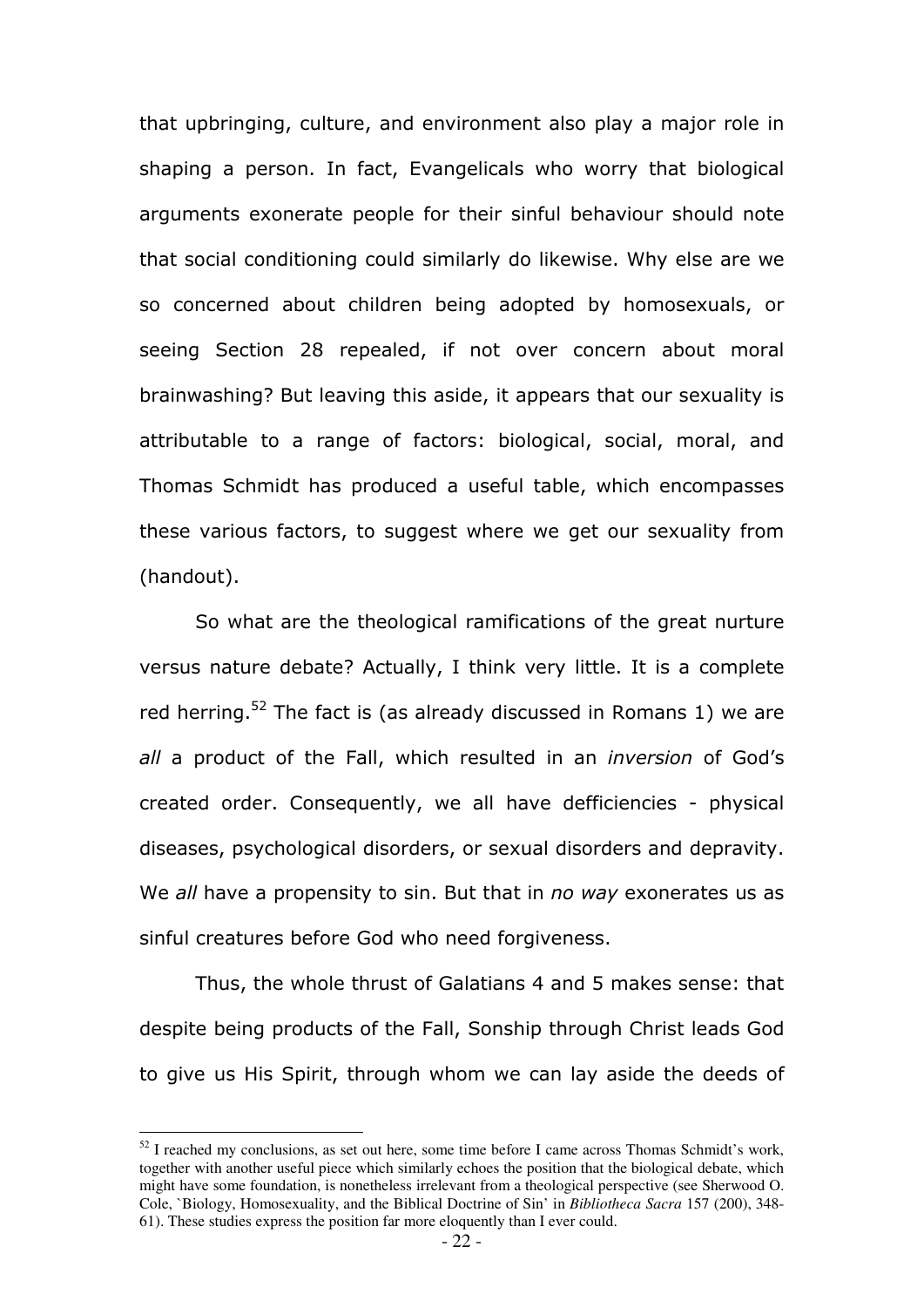the flesh and live the sanctified life God wants for us. When Paul lists the various vices in 1 Corinthians 6:9-10, he goes on to say (verse 11) "and so were some of you, but you have been washed, sanctified…". For this reason, Paul's call in Galatians is that we walk by the Spirit, so that we do not carry out the desires of the flesh.

The biggest theological problem with homosexuality within the church is not people who have homosexual thoughts. (We all struggle with the old nature, Paul, and there will be people within our congregations who daily struggle to crucify the flesh). Rather, the problem in the church is that some deny they are committing a sin. How, then, can God forgive unless we recognise and confess that our behaviour is contrary to His will?

#### 3. CONCLUDING REMARKS

When I first explored this issue, I did so with an open mind and wanted to let the facts speak for themselves. Yet the weak revisionist exegetical arguments, together with far more convincing traditionalist rebuttals, have led me to affirm the traditional view more firmly than ever. As some traditionalists have pointed out, the exegetical argument has been won and it is time to move on. I agree, and am convinced the political arena will increasingly become the place where this battle is fought out.

Starting with Kinsey's 1948 study, Bailey's work leading to the decriminalisation of homosexuality in the UK, the gay movement successfully attaching itself to the civil rights movement - the pace of change has been dizzying and attitudes have changed

- 23 -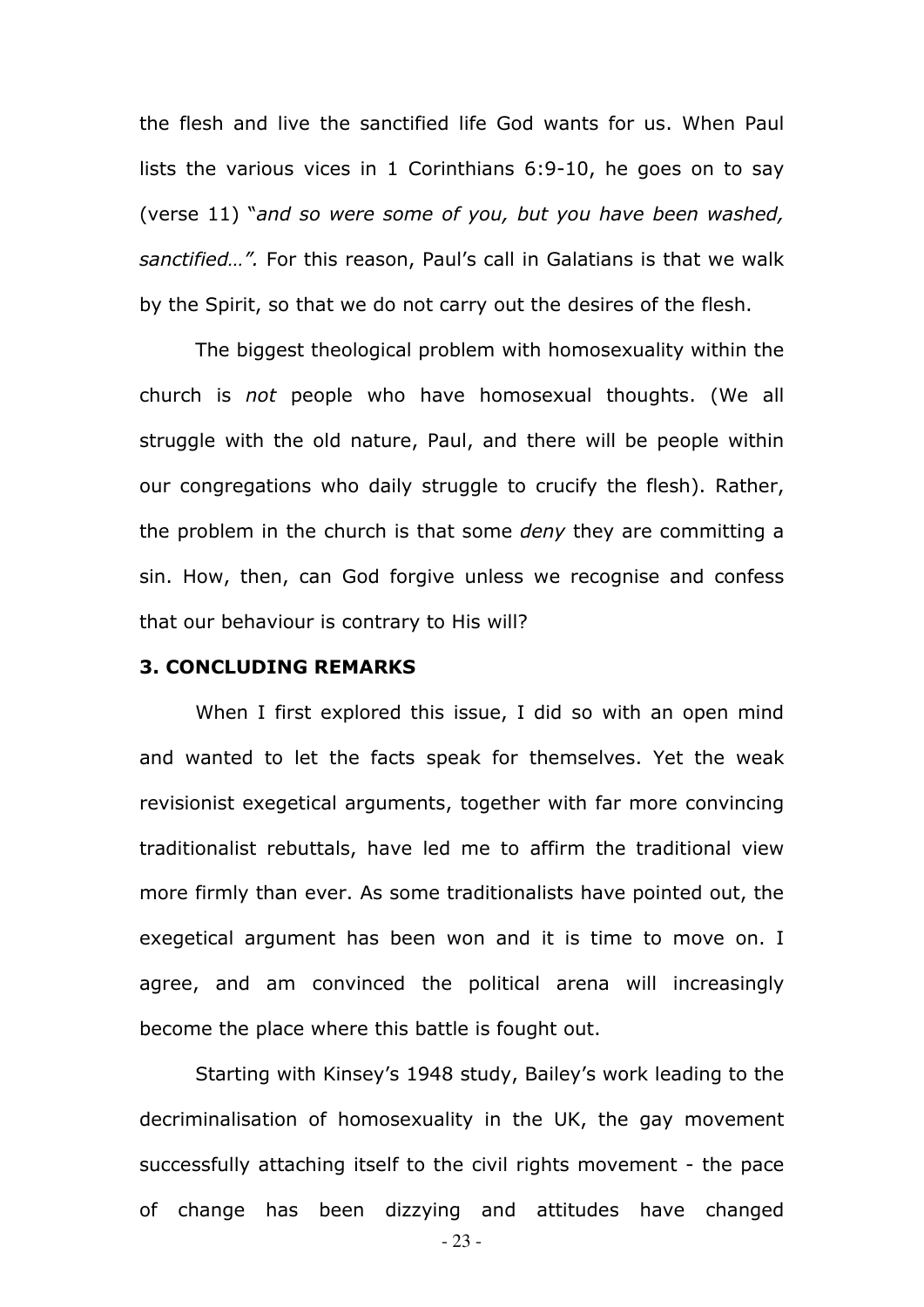massively.<sup>53</sup> Moreover, the issue has found a home within a western liberal society intent on deconstructing its Christian past and relativising morality. Tolerance is today's buzzword, except of course when some in society (mainly Christians) challenge society's core values. Thus, a `tolerant' society is paradoxically most intolerant of intolerance. We are at a moment in time where morality is determined by what is legal, so that what is illegal is immoral. Consider, for example, how it is fast becoming illegal to express a view of homosexuality openly, while such views are deemed immoral! No wonder Thomas Schmidt believes homosexuality can no longer be ignored, and that it "increasingly appears to be the battleground for all the forces seeking to give shape to the world of the next [ie  $21<sup>st</sup>$ ] century."<sup>54</sup>

Meanwhile, society has successfully shaped the way we now think. If nothing else, we think very carefully about whether and how to express our views on homosexuality, while in the background hover society's sentinels – the police – who zealously investigate anyone who expresses a view contrary to society's values. At present, we may find protection in the courts, where the law is interpreted somewhat less zealously. But what happens when the current philosophy trickles down to a new generation of liberal elites, judges who interpret the laws somewhat differently? I do not think it is particularly hysterical to suggest that Christians in Europe

 $53$  For details of the history of the gay movement since the mid twentieth century see, for example, Guidel (op. cit.), Lovelace (op. cit.), and James Beck, `Evangelicals, Homosexuality, and Social Science' in *Journal of the Evangelical Theological Society* 40/1 (March 1997), 83-97.  $54$  Schmidt (op. cit.), 11.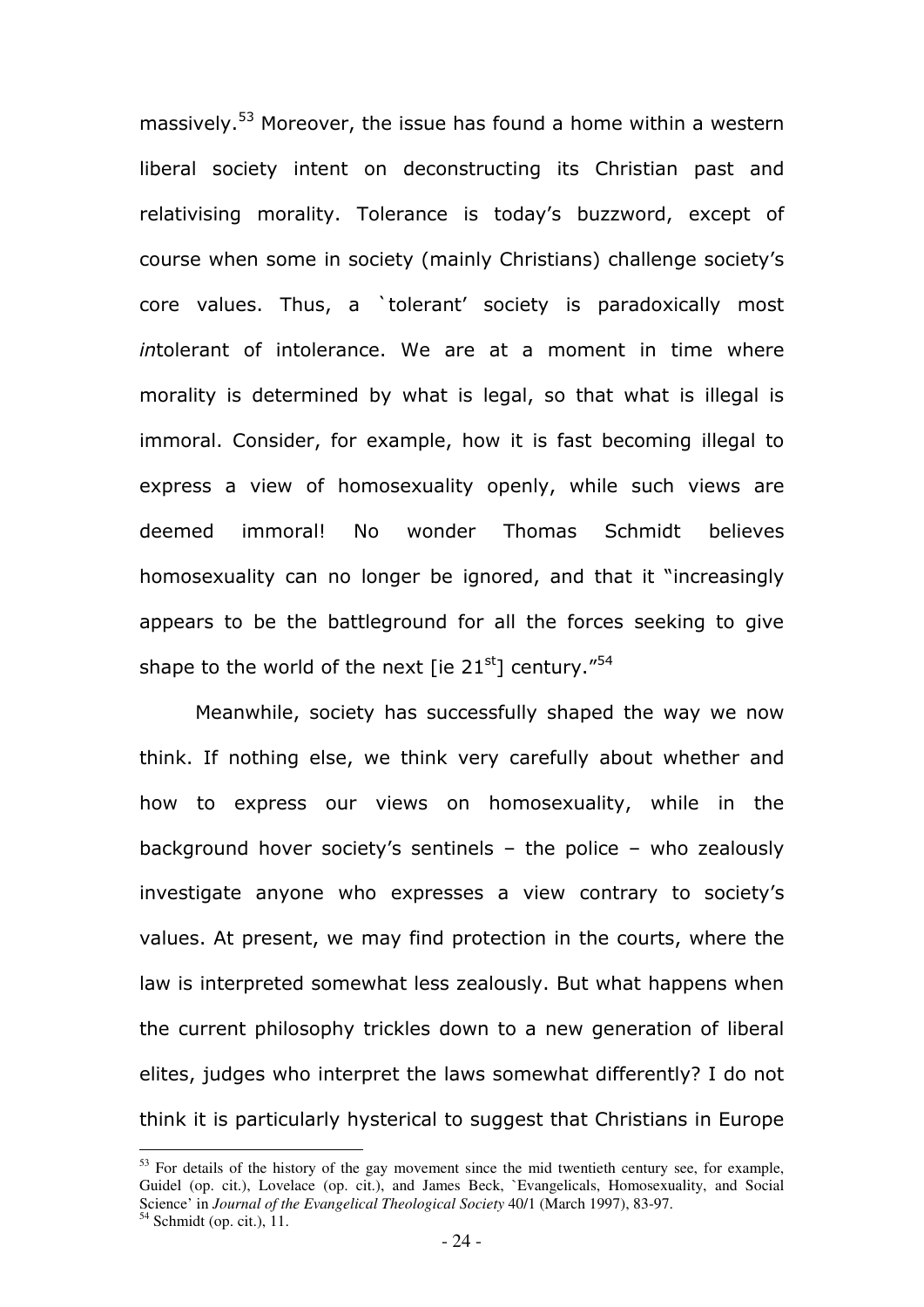face real political challenges – even dangers of being criminalised in the foreseeable future, as we grapple with the issue of homosexuality (less so in the `States, where society holds the same values, but arguably where free speech is championed more).

Aside from the political arena, we Evangelicals also face a massive pastoral challenge in our treatment of homosexuality. Too often, we come across as cold, heartless, demoting homosexuality to the most heinous of sins (despite what Paul says in 1 Cor 6:11). Whatever one thinks of their theology, at least some revisionists were motivated by genuine pastoral concerns, seeking to deal with some decent, respectable, gay people they knew. When it comes to homosexuality, we Evangelicals sometimes lack this compassion.

So our attitudes as Christians must reflect a real compassion for homosexuals, to help them be set free in Christ. That is not to dismiss their behaviour as acceptable or harmless. (The medical consequences are particularly startling, but these are rarely discussed).<sup>55</sup> Our survey of Scripture has demonstrates this is far from so. But perhaps we do need to change the way we deal with the issue. After all, why do we tell the sinner to come to Christ so that He can help you with your sin, but almost appear to say to the homosexual, give up your sin then you can come to Christ? It is also important not to minimise our own sexual sins by singling out

<sup>&</sup>lt;sup>55</sup> Schmidt devotes a whole (graphic) chapter to this issue in a medically sourced essay that details a range of psychological, emotional and physical consequences of homosexuality (apart from AIDS). He believes this issue is too often ignored. See also Ronald Sider, `AIDS: An Evangelical Perspective' in *Christian Century* 105:1 (2006), 11-14.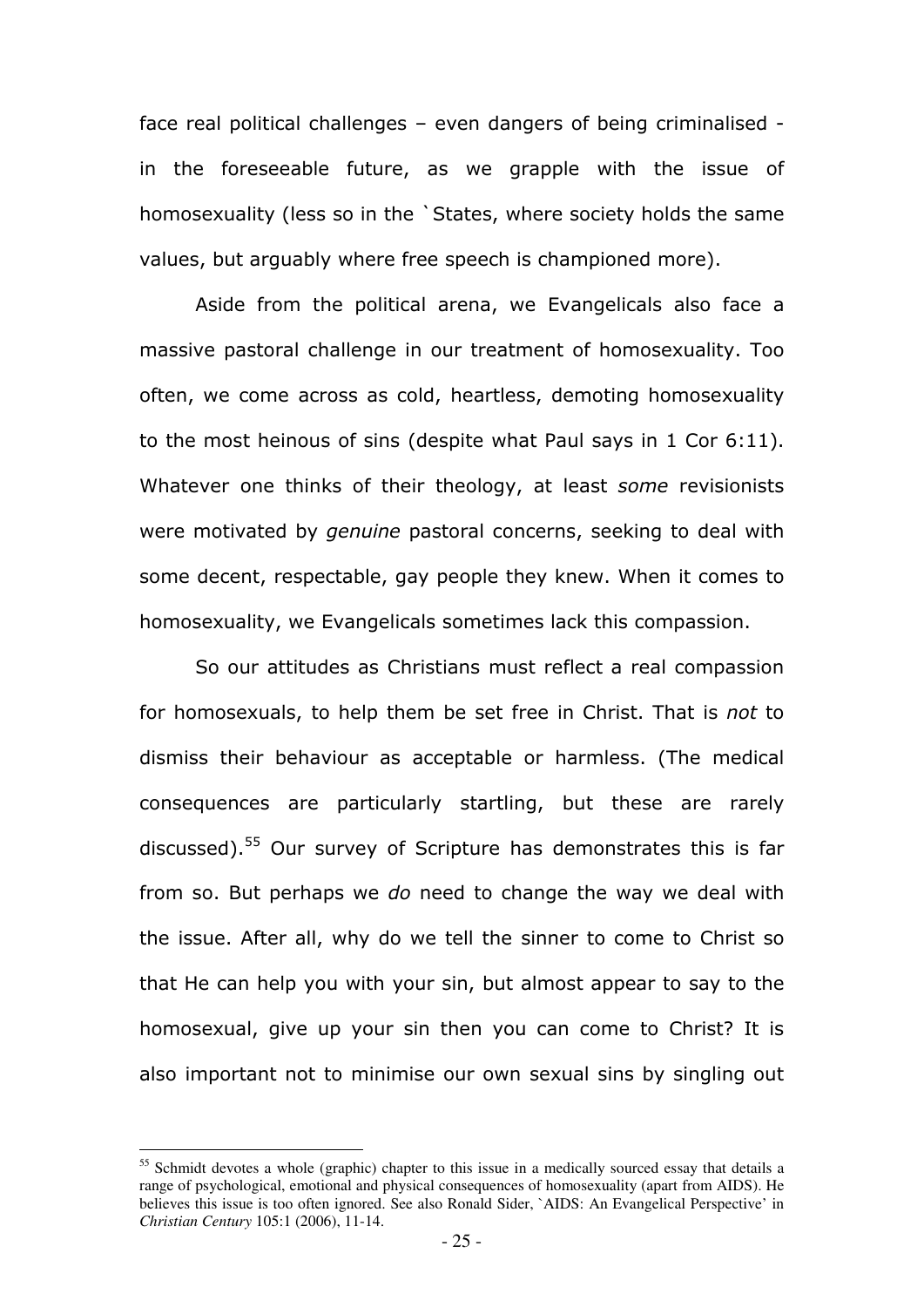homosexuality. We remove the speck in some else's eye while stumbling over the log in our own.

Pastoral approaches must also include meaningful counselling and advice providing genuine and constructive ways forward. We counsel the alcoholic within our churches, so why not the homosexual? Many pastors feel woefully ill-equipped to deal with this issue and perhaps ministries that reach out to gays have something to teach us here. Neither must we assume that all homosexuals, once converted, will never have such thoughts again. We all struggle to crucify the flesh, and it might be appropriate to differentiate between orientation (the thought) and practice (the deed). In light of Scripture we should never condone the latter, but we should seek to counsel and pray for the person struggling with the former. Also, `cures' (not exactly a politically correct term in this context; alternatively, perhaps sexual orientation realignment, or sexual re-orientation?), though massively controversial, surely have a role, especially as success rates are slightly higher than treating alcoholism.

Finally, we need to establish and clarify in our minds a theology of sexuality, rather than engage in simple proof-texting against homosexuality. Yes, revisionist attempts to change what the Bible says have failed. But proof texts alone are not the basis for any theological argument. These texts must be utilised as part of a far wider biblical discussion of sexuality as whole. In fact, the traditional view is further greatly strengthened (and the revisionist

- 26 -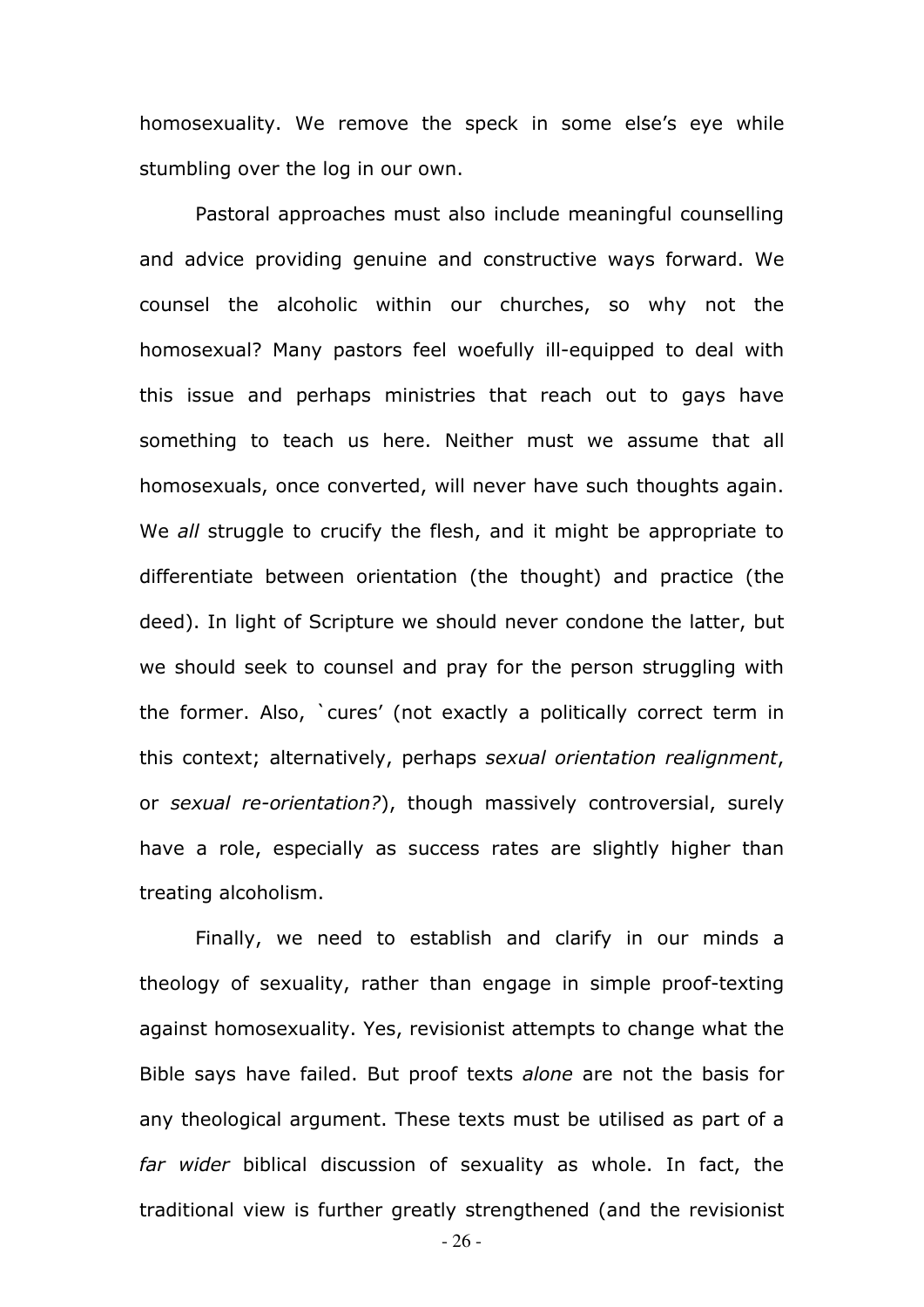argument weakened yet more) when we take these proof texts together with Paul's appeal to nature and creation, the teaching in Genesis 1 and 2 that God's intended order was male and female (and not male and male, or female and female), and also Jesus' affirmation of the male-female union in His teaching.<sup>56</sup> Such a metanarrative is, of course, the basis of biblical theology.

On a related point, it is important for us to get our biblical theology straight when we discuss this issue. Too often, I have seen someone on television ask a Christian why we use the Old Testament to condemn homosexuality, but do not observe other aspects of the Mosaic law. We need to be able to explain our position concerning the law and these prohibitions concisely and with clarity.

It might also be a good idea for Evangelicals in each country to set up working groups to draft statement on the issue of sexuality-homosexuality, that are thoughtful, theologically sound, and pastorally relevant. Such approaches should involve scholars (eg Tyndale, Kirby Laing Institute for Christian Ethics), and pastoral practitioners and representatives (eg Evangelical Alliance representatives, denominational leaders). At the very least, such statements might accord Evangelicals some legal protection when accused of hate crime.

<sup>56</sup> A point made by several traditionalists. Consider, for example, Brian Edgar, *The Sexuality of God: Thinking About Theology and Sexuality* (Forum Booklet No. 8, 1996); John C. Yates, `Towards a Theology of Homosexuality' in Evangelical Quarterly 67:1 (1995), 71-87.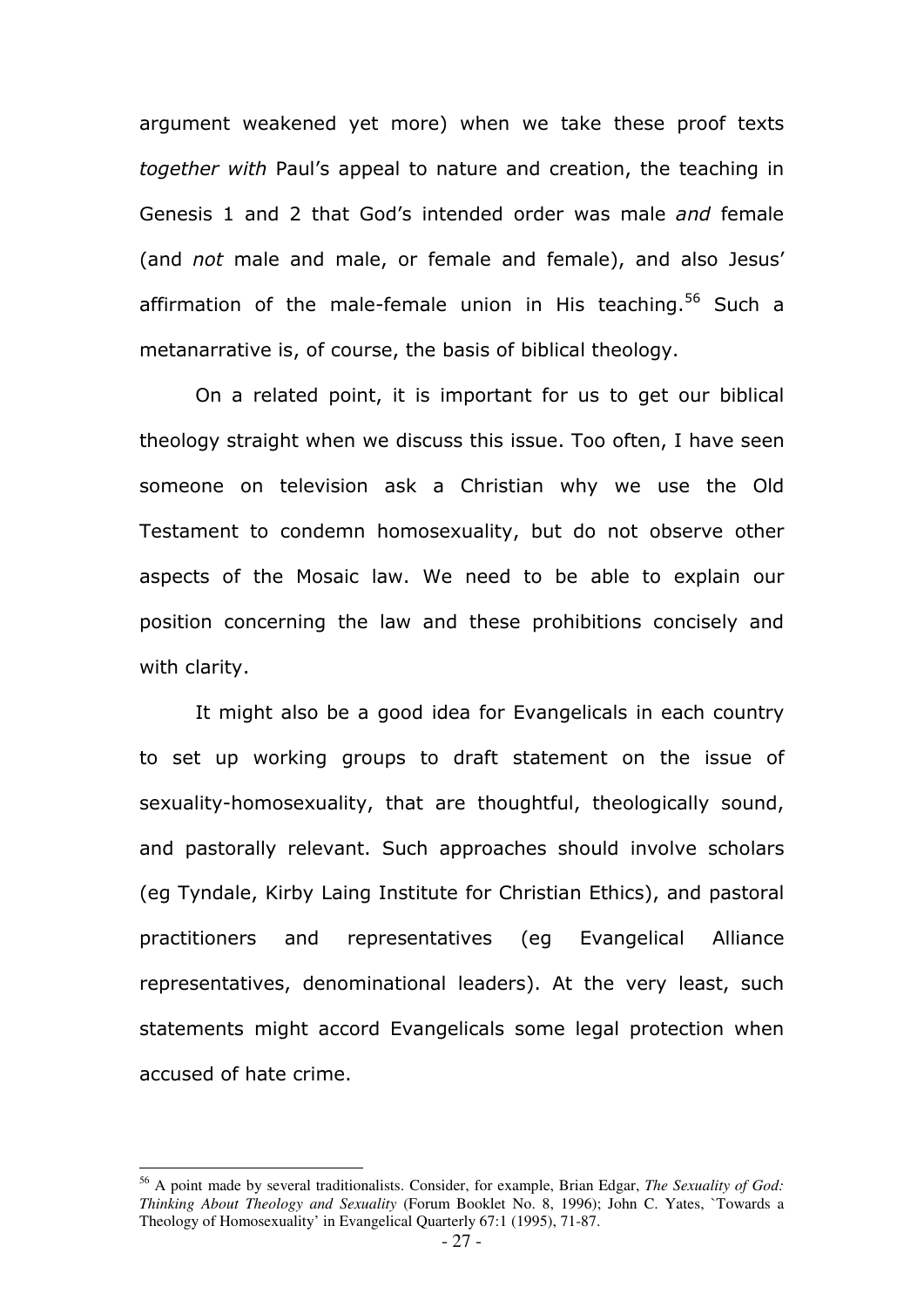There are many, many issues I could have discussed today. Moreover, I fear we have only scratched the surface and perhaps even oversimplified the issue.<sup>57</sup> The issue is also highly politicised, and as such many issues often cited as fact actually deserve closer scrutiny.<sup>58</sup> Yet time here simply does not permit. Nonetheless. I sincerely hope this brief presentation has helped to clarify some of the main issues and given us cause to go away and consider more fully some of the political and pastoral challenges we as Evangelicals face.

 $57$  The body of literature on this issue is vast. For a recent survey of some of the latest studies, see Guenther Haas, `Perspectives on Homosexuality: A Review Article' in *Journal of the Evangelical Theological Society* 45/2 (June 2002), 497-512.

<sup>58</sup> See, for example, a discussion by Joseph P. Gudel, `Homosexuality: Fact and Fiction' in *Christian Research Journal* (1992), 20-23, 30-33. This article, while brief, raises some important issues anyone exploring the topic should bear in mind.